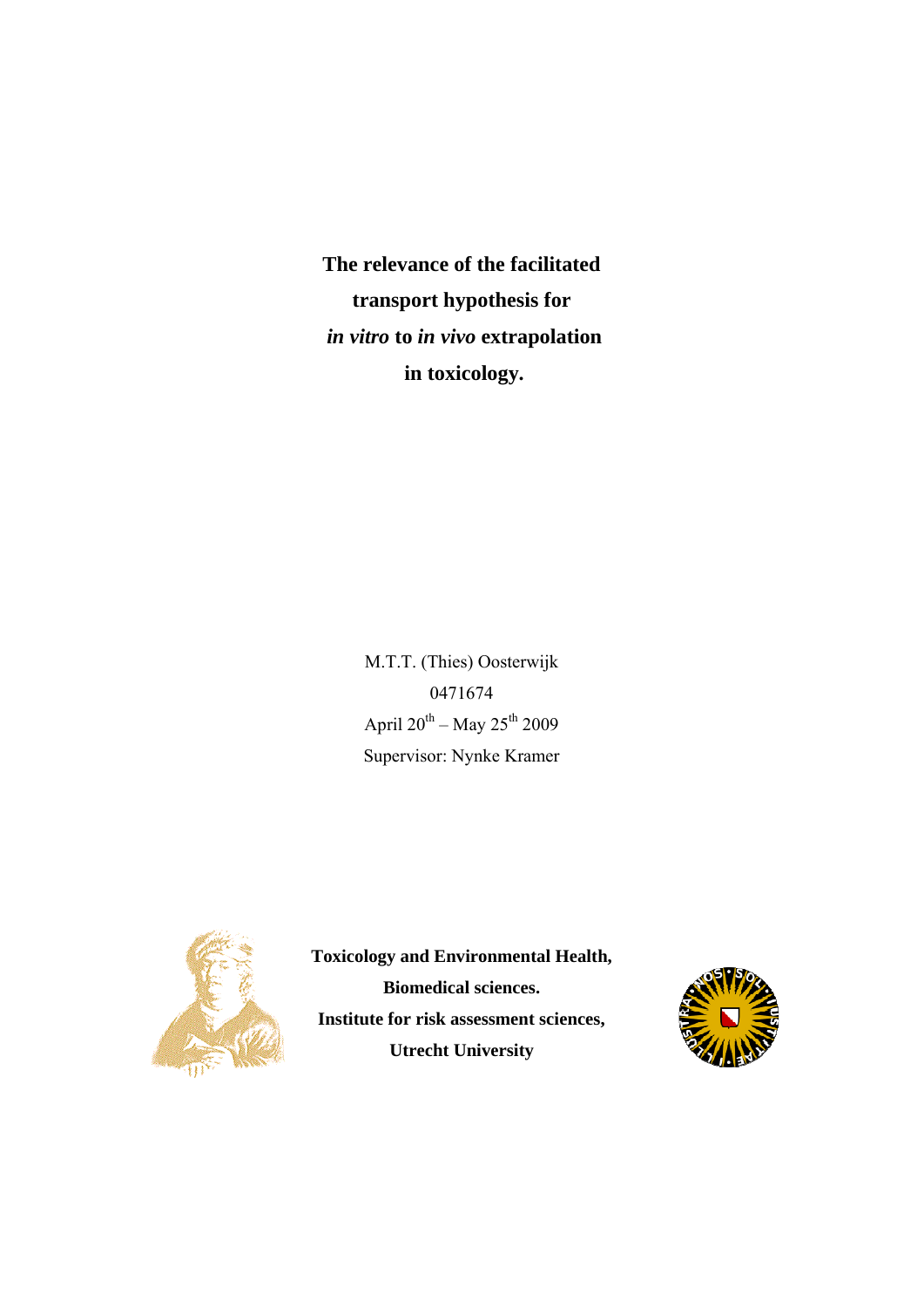# **Disclaimer**

Unless otherwise stated, I certify that this report is my own and unaided work.

M.T.T. Oosterwijk 25-06-2009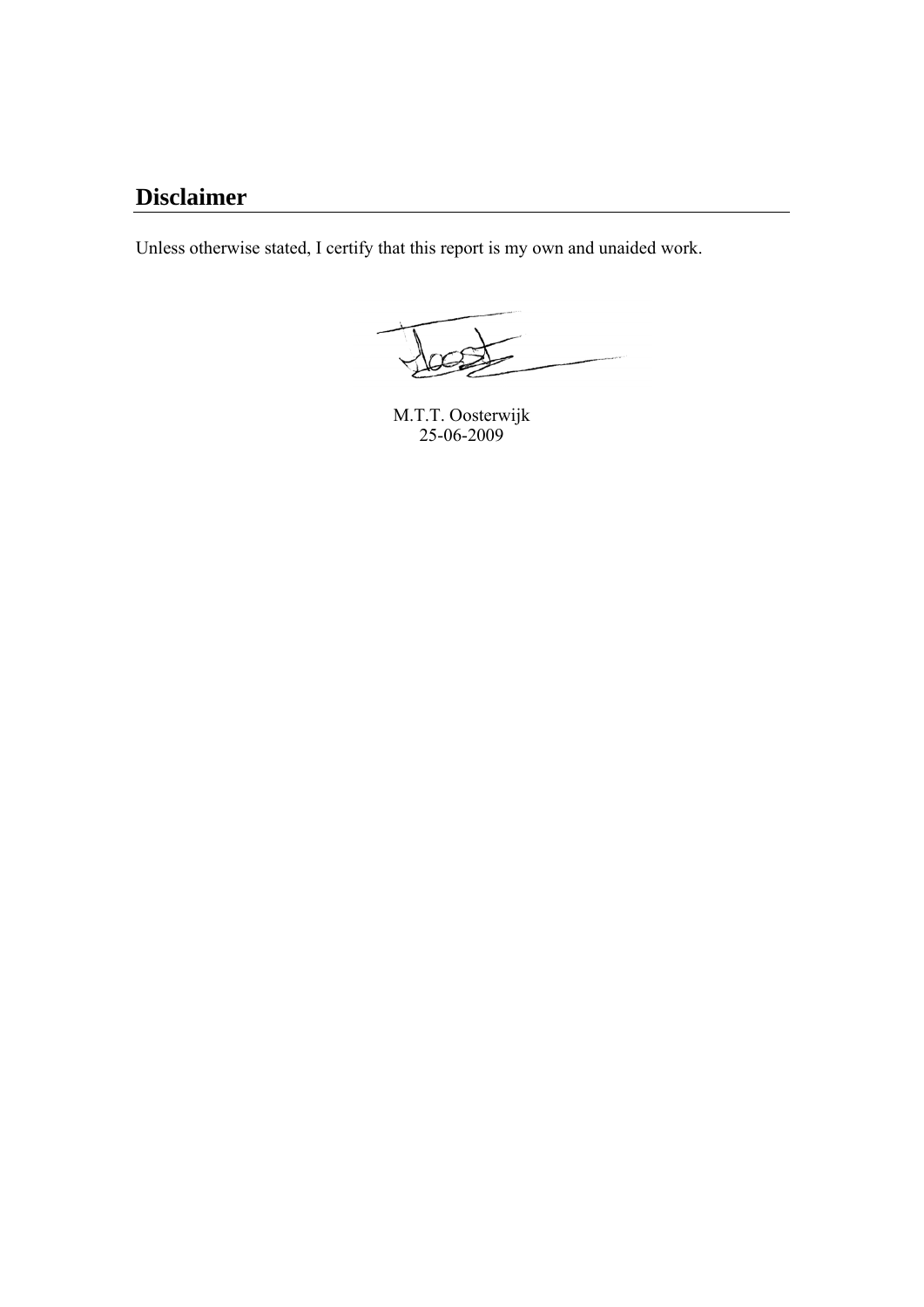# **Abstract**

Issues concerning free and nominal concentrations of toxic compounds *in vitro* and *in vivo* are widely recognised. When data from *in vitro* experiments is extrapolated to *in vivo* situations it has been understood for a long time that factors like, complex forming and protein binding greatly influence the bio-availability of compounds. The data is normally better explained by extrapolating data using free instead of nominal concentrations in tests. However, it has been shown that in some cases using free concentration results in an under-estimation of the toxic effect. In this study it is reviewed how and to what extent facilitated transport influences the accuracy of extrapolation methods. It will be explained how facilitated transport is defined and how the theory originally designed for metal complexes might be extrapolated to other situations like facilitated transport by proteins. Furthermore it will be discussed that the influence of facilitated transport only has to be taken into account when certain criteria are met. Firstly, there has to be an extracellular ligand for the agent of interest, second the Davison criterium has to be met, thirdly the derived data should be influenced by alterations in kinetics and the ligands should be present or absent in either the *in vitro* or *in vivo* situation.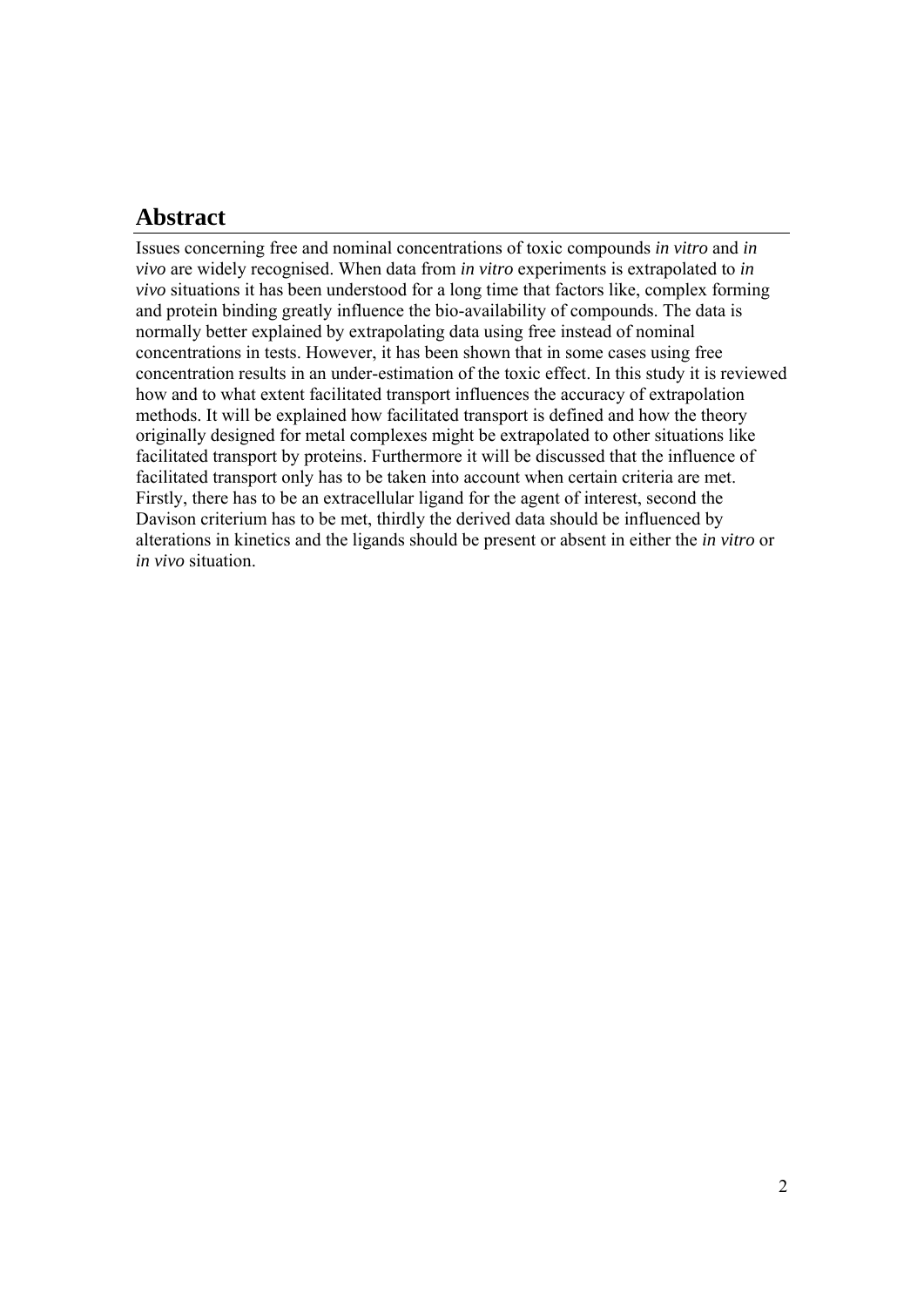# **Table of contents**

| 1.1 |                                                                                         |  |
|-----|-----------------------------------------------------------------------------------------|--|
| 1.2 |                                                                                         |  |
| 1.3 | Concentration issues with respect to <i>in vitro</i> to <i>in vivo</i> extrapolations 8 |  |
|     |                                                                                         |  |
| 2.1 |                                                                                         |  |
| 2.2 |                                                                                         |  |
| 2.3 |                                                                                         |  |
| 2.4 |                                                                                         |  |
|     |                                                                                         |  |
|     |                                                                                         |  |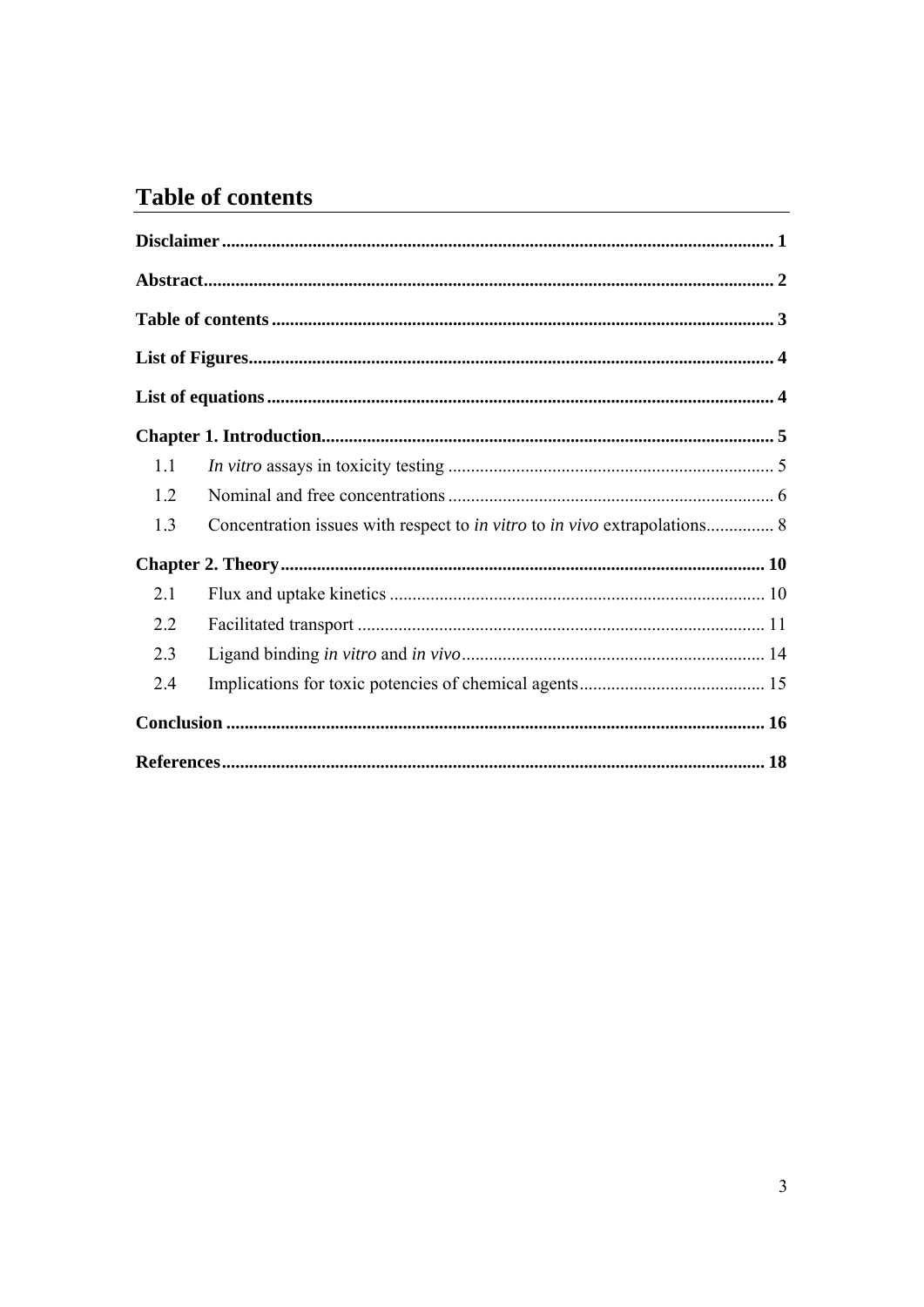# **List of Figures**

figure 1-1: "Example of an *in vitro* system for estimating hepatic clearance. Various factors affecting the concentration of the compound and its movements and transformation in the *in vitro* system are ............................................................................ 7 figure 1-2: "Distribution of a drug/chemical between plasma and tissue and the significance of its binding to plasma and tissue components. Transcellular compartments are, e.g., cerebro-spinal fluid or intracanalicular bile. Sampling possibilities and removal of a compound from the system are also indicated." (Pelkonen, Kapitulnik et al. 2008)... 7 figure 2-1: Schematic representation of facilitated transport of metal ions by ligands. (Van Leeuwen 1999) K stands for the partition coefficients between the free metal ions and the ion bound to the ligands in the bulk medium.  $D_{ML}$  and  $D_L$  stand for the diffusion coefficient of the bound ions and free ions respectively. The  $k_a$  and  $k_d$  are the association and dissociation rates of the metal with it's ligands. ........................................................ 12 figure 2-2: Example of concentration over time in a cell assay; The dotted line describes the concentration in a cell over 48 hours after exposing the cell to medium with a certain concentration of an agent. The darker area is the increased amount of agent to which the cell is exposed when the uptake rate is higher due to for example facilitated transport... 16

# **List of equations**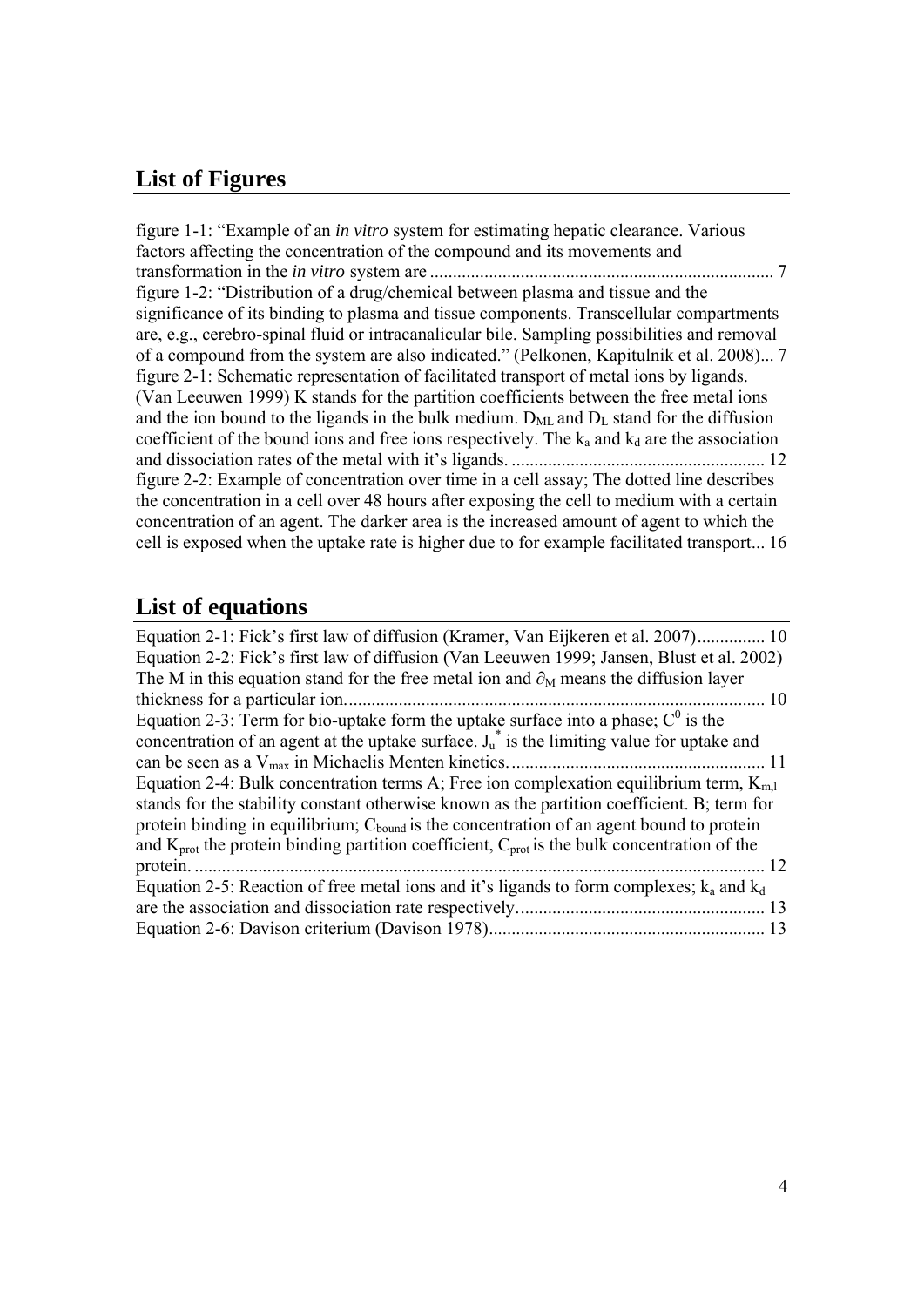# **Chapter 1. Introduction**

### **1.1** *In vitro* **assays in toxicity testing**

There is an urgent need for the toxicology testing of drugs, chemicals and cosmetics. The EU's new chemicals legislation, REACH (Registration, Evaluation and Authorization of Chemicals) has a goal of testing and collecting the data of more than 30,000 substances within the next decade. It is estimated that this will be at a cost of at least 4 million animals unless additional alternative validated testing methods become available in the near future (Clemedson, Kolman et al. 2007). The prospect of using millions of additional animal testing is not only unacceptable to the public, it is also expensive (Ackerman and Massey 2004). The 7th Amendment to the cosmetics directive added additional pressure for the validation of alternative testing methods as it called for a total ban on animal testing of cosmetics by 2009, and 2013 for those tests for which alternatives have not yet been found.

There is clearly an urgent need for the replacement of toxicity test on animals in the short run and *in vitro* testing is a favored alternative (Blaauboer and Andersen 2007; Andersen and Krewski 2009). The traditional methods used today for the prediction of human toxicity are based on animal testing. For example he traditional acute toxicity tests used for regulatory purposes are the Organization for Economic Co-operation and Development (OECD) Test Guidelines (TG) 420, 423 and TG 425 (Clemedson, Kolman et al. 2007) and test guidelines on toxicokinetics TG 417. Those are all based on administering toxicants to animals. In the MEIC project in 1998 it was shown that the 24 hour *in vitro* tests on human cell lines predicted human acute toxicity better than test on rats and mice (Ekwall, Barile et al. 1998).

The importance of *in vitro* assays in toxicology therefore is clear. For the various reasons explained above there is an urgent need for toxicity test that are, cheaper faster and scientifically more robust that traditional assays. Furthermore *in vitro* test often offer possibilities that show advantages over traditional animal testing or clearly have the potential of being a more favourable alternative. Tests on cell lines are faster than tests on complete organisms, they are a lot cheaper and the scientific data that can be obtained from tests on cell lines often explains more about toxicological pathways and toxicological endpoint on a cellular level (National Research Council 2007; Andersen and Krewski 2009).

However much research has been carried out and published over the last years on the topic, many more questions are raised. One of the goals to be reached two years ago as described in "Toxicity testing in the 21st century a vision a strategy (2007)" was to obtain further understanding of the relationship between the in vitro data and in vivo data. In other words this can be formulated as, the refinement of the *in vitro* to *in vivo* extrapolation (IVIVE) (National Research Council 2007). There are many issues concerning this topic. the most important differences between *in vivo* and *in vitro*  situations involve differences in plasma protein binding and concentration, sediment binding and type of sediment, binding to plastics, direct contact exposures and blood and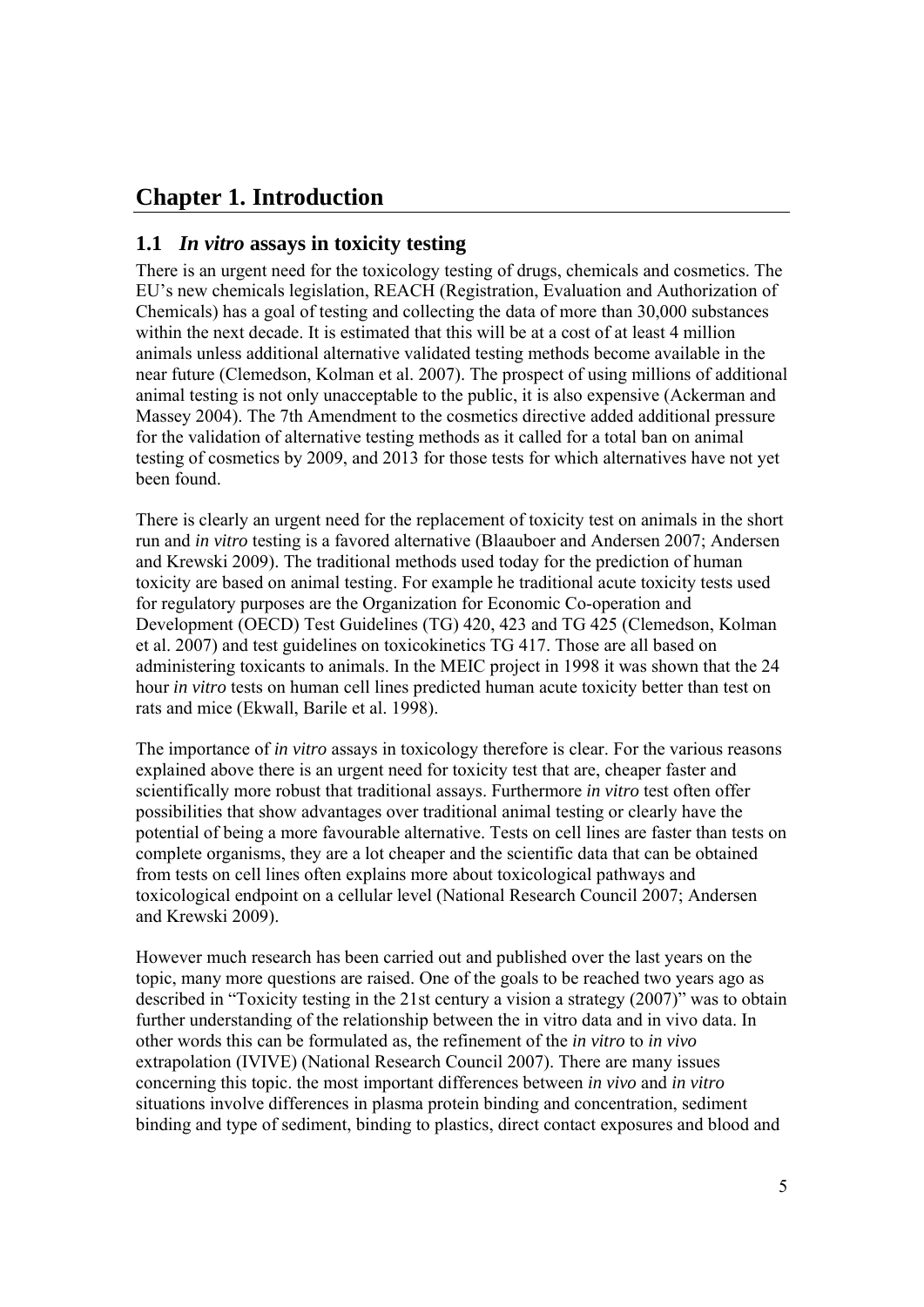system fluid flows (Gülden, Mörchel et al. 2002; DelRaso, Foy et al. 2003; Gülden and Seibert 2005; Bopp, Bols et al. 2006; Nichols, Fitzsimmons et al. 2007; Pelkonen and Turpeinen 2007; Pelkonen, Kapitulnik et al. 2008). Especially since there is a trend of developing complicated models like the Biology based kinetic (BBK) and physiologically based pharmacokinetic (PBPK) models in pharmacology and toxicology. One of the major issues concerns the bio available concentration in *in vitro* assays to determine half maximum effect concentrations (EC50) and median lethal concentrations (LC50), clearance and metabolism rates and other toxicity and toxico-kinetic data.

For the determination of the bio available concentration some simple concepts should be distinguished. It can be said that the concentration to which cells or organisms are exposed is always the nominal concentration. The nominal concentration is the "total" concentration of a compound in any medium described by the total amount of compound in any system divided by the volume of the system. A second way of putting it is to consider the freely dissolved concentration as the bio-available concentration. The freely dissolved concentration is the concentration in the liquid phase to which the cells or organisms are directly exposed. It has been understood for some time now that the nominal concentration in cell culture mediums in *in vitro* assays should not always be used as the concentration to which the cells were exposed when extrapolating the data to *in vivo* situations. However, on the other hand in vivo data are not always described well by using only free concentrations.

### **1.2 Nominal and free concentrations**

Many papers have been published concerning agent concentration in mediums or blood plasma and how this influences pharma- and toxicokinetic modelling. It is now largely accepted that the actual concentration to which cells are exposed should not always be the nominal concentration in blood plasma, cell culture medium or water (Gülden, Mörchel et al. 2002; DelRaso, Foy et al. 2003; Meylan, Behra et al. 2004; Gülden and Seibert 2005; Degryse, Smolders et al. 2006; Grime and Riley 2006; Baker and Parton 2007; Kramer, Van Eijkeren et al. 2007; Pelkonen and Turpeinen 2007; Rodgers, Davis et al. 2007; Andersen and Krewski 2009). Examples of this are the free ion activity model (FIAM) and BBK and PBPK models that take extracellular matrix binding in to account. In these models it is assumed that only the freely dissolved compound is available for uptake into the cell and therefore the only fraction of agent that can cause toxic effects. It is fact that often the major part of compounds is bound to protein, fat content, sediment, dissolved organic matter or inorganic ligands. This fact is mosly considered to only influence free concentrations. It is however sometimes not so straightforward and the assumption that agents bound to another dissolved phase are inactive and do not influence target cell uptake kinetics both *in vivo* and *in vitro* might be wrong (DelRaso, Foy et al. 2003; Degryse, Smolders et al. 2006). Figure 1-1 and 1-2 give a good indication of compound distribution over different phases *in vitro* and *in vivo* respectively.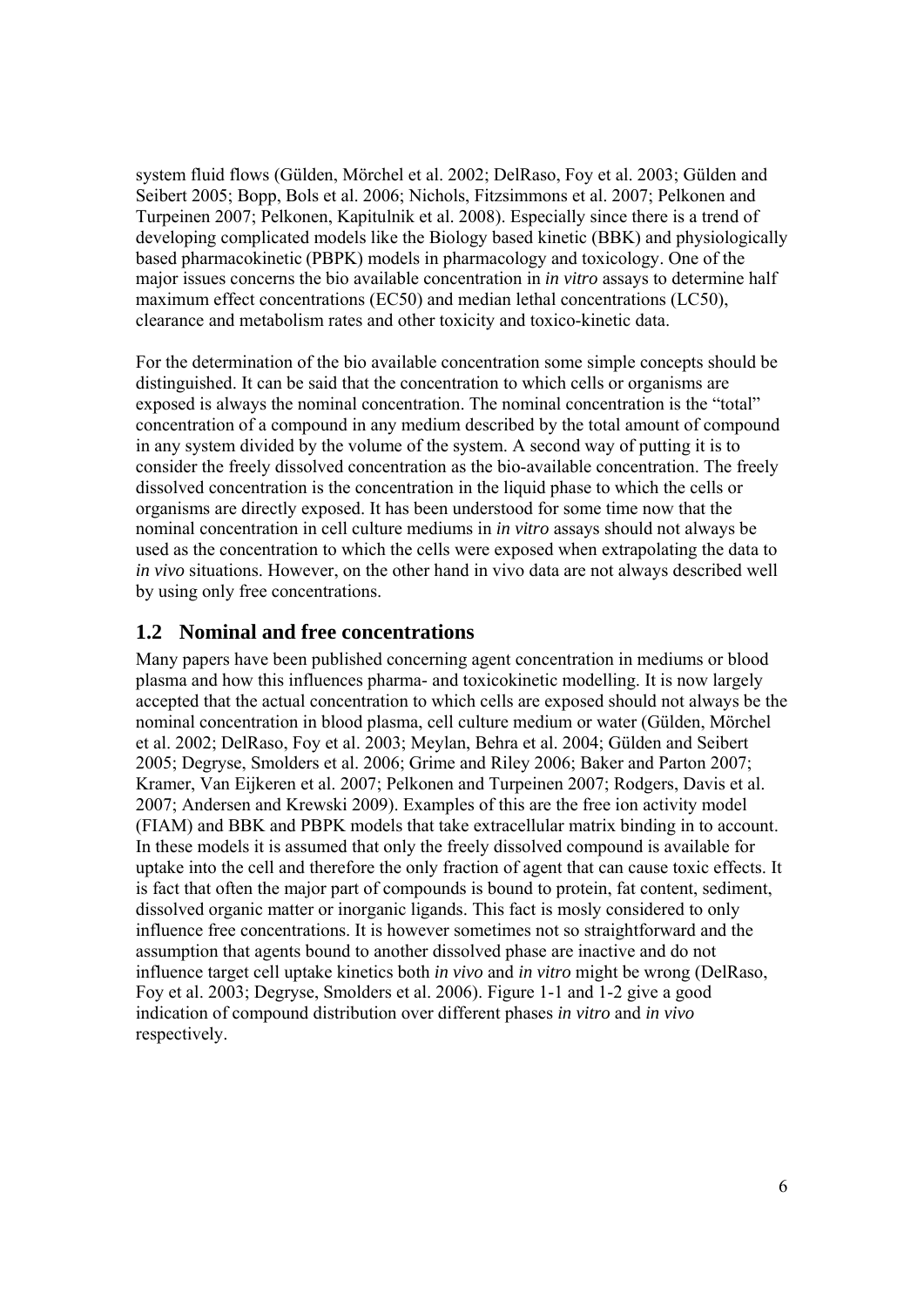

**figure 1-1: "Example of an** *in vitro* **system for estimating hepatic clearance. Various factors affecting the concentration of the compound and its movements and transformation in the** *in vitro* **system are indicated. D, drug; M, metabolite." (Pelkonen and Turpeinen 2007)** 



**figure 1-2: "Distribution of a drug/chemical between plasma and tissue and the significance of its binding to plasma and tissue components. Transcellular compartments are, e.g., cerebro-spinal fluid or intracanalicular bile. Sampling possibilities and removal of a compound from the system are also indicated." (Pelkonen, Kapitulnik et al. 2008)**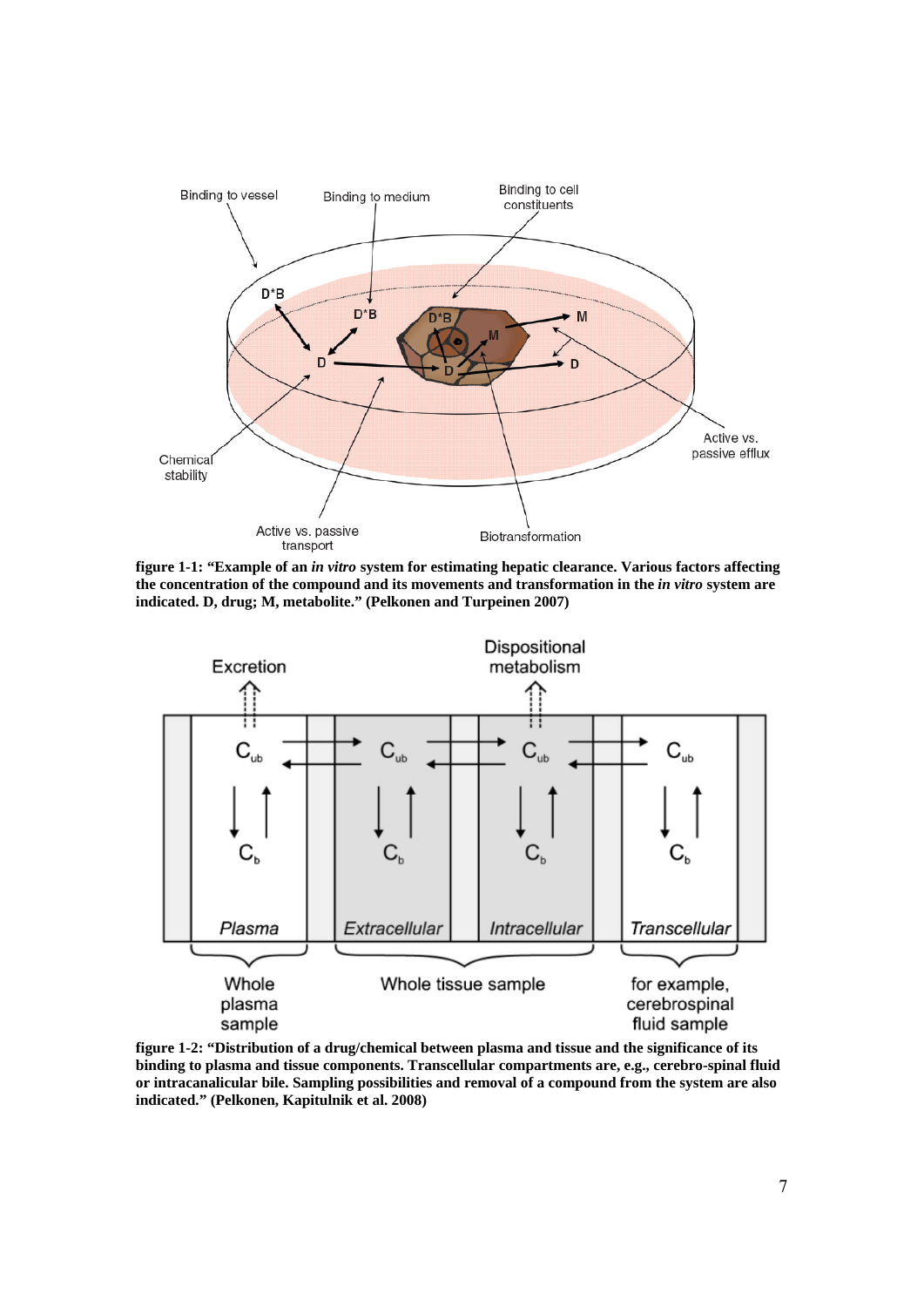#### **1.3 Concentration issues with respect to** *in vitro* **to** *in vivo* **extrapolations**

When extrapolating data from *in vitro* to *in vivo* situations it is always necessary to make many assumptions about target sites, scaling factor and uptake kinetics (Pelkonen and Turpeinen 2007). Assumptions about biochemical or toxicological mechanistic differences between *in vitro* cell cultures and *in vivo* situations will always have to be made unless all biologic and biochemical mechanisms have been modelled. Therefore it can be expected that some under- or overestimation of toxic effects of agents measured *in vitro* will always remain (Schirmer 2006). However, estimations about concentrations at active site, that are sometimes poorly made, should be relatively simple to predict. (Pelkonen, Kapitulnik et al. 2008). Since processes influencing agent concentrations at active sites are by far not as diverse and complicated as mechanistic issues, it is just a matter of modelling those processes in the right way, in order to make reliable models for active sites concentrations of agents. Many processes have been or are being researched in terms of compound distribution over systems and concentration at target sites both *in vitro* and *in vivo* such as extracellular matrix binding, sediment binding, blood flow issues and many more (Foy and Frazier 2003; Devlin, Frampton et al. 2005; Gülden and Seibert 2005; Van de Waterbeemd 2005; Degryse, Smolders et al. 2006; Grime and Riley 2006; Gülden, Dierickx et al. 2006; Baker and Parton 2007; Nichols, Fitzsimmons et al. 2007; Pelkonen and Turpeinen 2007; Sogorb, Alvarez-Escalante et al. 2007; Pelkonen, Kapitulnik et al. 2008; Andersen and Krewski 2009).

Apart from compound distribution over different phases in equilibrium there is also a kinetic effect. Whenever an agent enters a system the initial distribution of the agent over different phases in the system will not be equal to equilibrium conditions. It will always take some time for a system to reach equilibrium and in this time uptake and complexation kinetics play an important role for modeling of toxico-kinetic processes (this will be explained more clearly in section 2-2 and 2-4) . It is harder and more complicated to measure equilibrium rates and fluxes from one phase to the other than to asses partition coefficients. Normally one can calculate and model those rates and fluxes by using thermodynamic law's like Fick's law (equation 2-1) that describes diffusion from one phase to another (Kramer, Van Eijkeren et al. 2007). However when processes become more complicated due to active transport or other processes the kinetics will often have to be described by more than one term. For example, it is often seen that cell uptake fluxes are described by a term for diffusion (Fick's law) and a term for active transport (Jansen, Blust et al. 2002).

The interest of this study lies in the way passive transport (transport by diffusion) should be described and modeled. As by definition the driving force behind diffusion is a concentration gradient over a boundary layer between two phases. In order to asses the flux of a compound the major variables are the concentration of the compound in both phases and properties over the layer that separates one concentration from the other (Kramer, Van Eijkeren et al. 2007). In modeling it was assumed that diffusion and active uptake are driven only by the free concentration of an agent. Moreover it is assumed that uptake rates are in no way influenced by its bound fractions. However lately there has been some proof of the bound fraction of a compound to have an important influence on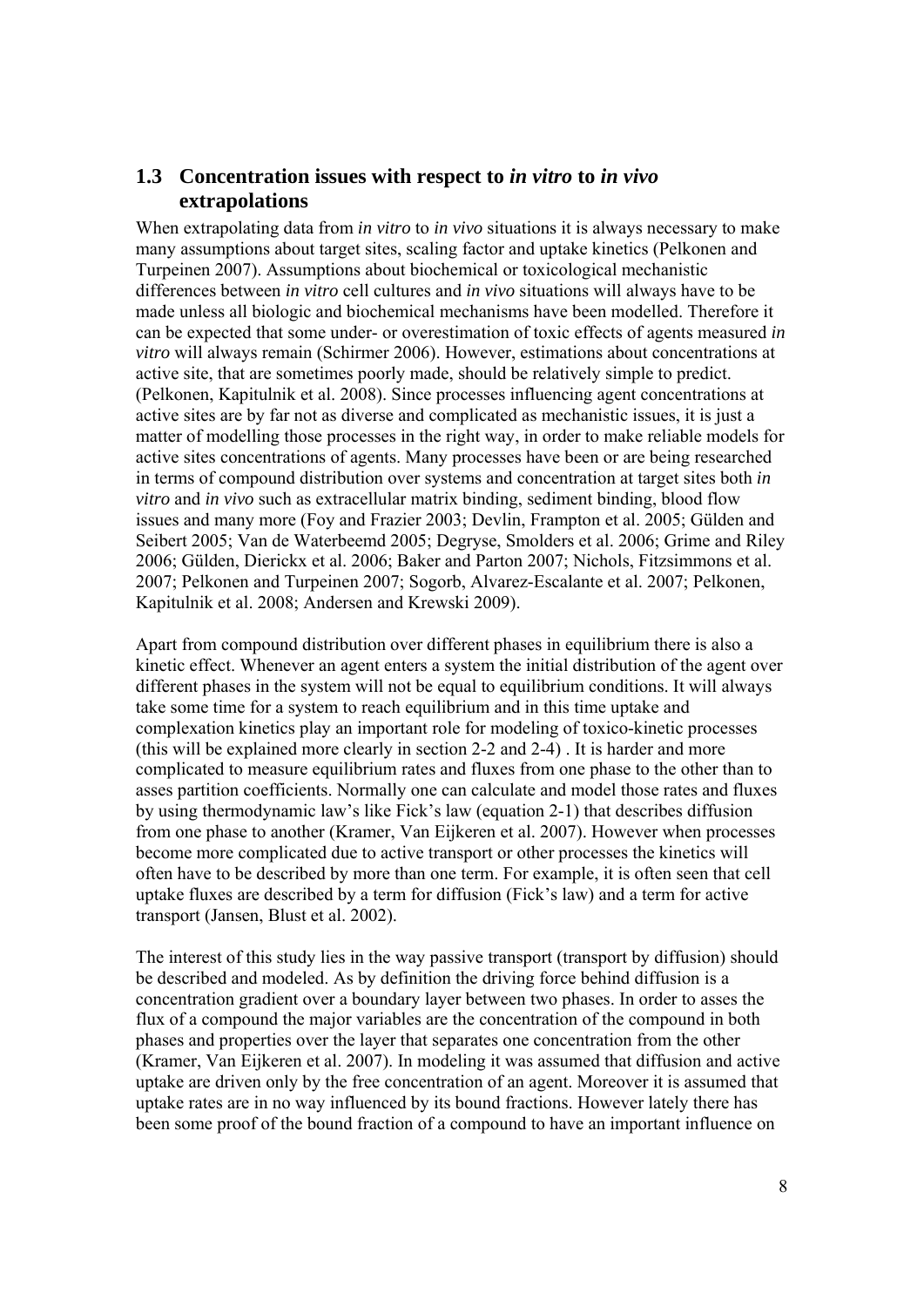uptake kinetics (Jansen, Blust et al. 2002; Degryse, Smolders et al. 2006; Kramer, Van Eijkeren et al. 2007). The hypothesis for this process was the ability of a ligand to facilitate the transport of a compound from one phase to other. More precisely the concentration gradient in the boundary layer might be altered by this facilitated transport, and as explained above this is the major factor influencing uptake rates (figure 2-1 gives an indication of possible processes).

It is now clear that uptake kinetics can play an important role in toxico-kinetics and that facilitated transport might influence those kinetics. Hence it is possible data *in vivo* and especially *in vitro* target site concentrations over time might be influenced by this phenomenon. This raises an important question namely: When and to what extent can facilitated transport influence data on in vitro experiments and in what way are those influences relevant to in vivo toxicology?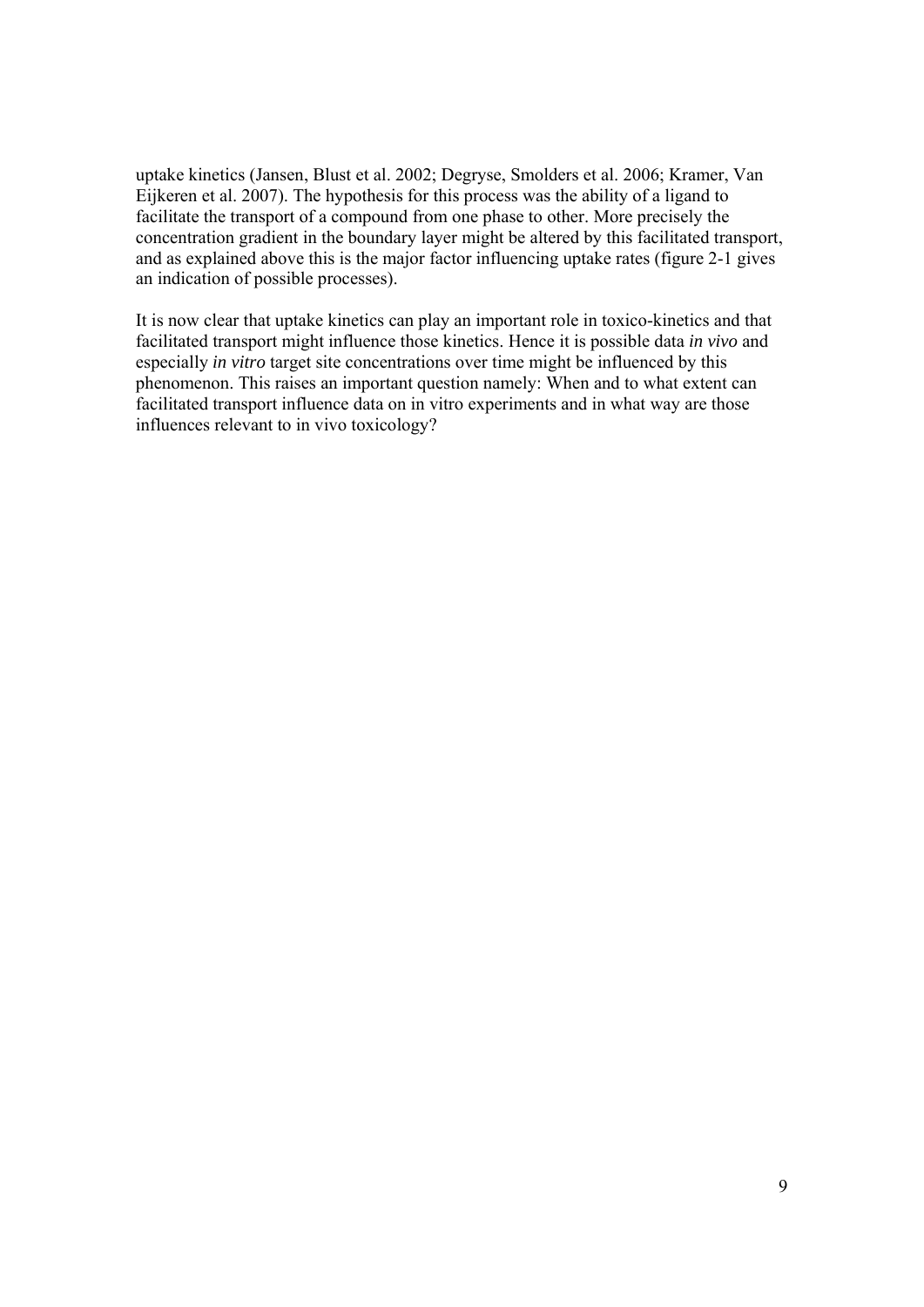### **Chapter 2. Theory**

#### **2.1 Flux and uptake kinetics**

The flux of a compound driven by diffusion into a phase with a lower concentration is described by Fick's first law of diffusion (Equation 2-1 as described by Kramer and van van Eijkeren et al. in 2008 or a different notation equation 2-2 described by Jansen and Blust et al. in 2002 and previously by Van Leeuven in 1999). However, when using this law the assumption is made that diffusion through the boundary layer is the rate-limiting step for the uptake of a compound. The cases in which diffusion is not the rate-limiting step the situation is of no interest to this study. If diffusion is not the rate limiting step then other processes must determine uptake-rates like: intra-phase diffusion, uptake from the uptake surface or association and dissociation rates. The latter point is closely related to facilitated transport, why this point partly determines the relevance of facilitated transport for uptake-kinetics will be explained in section 2-2. The first point seems imminent since if intra-layer diffusion is rate-limiting, enhanced diffusion rate will not influence uptake kinetics (Kramer, Van Eijkeren et al. 2007). The same goes for the second point that is explained by equation 2-3 (Van Leeuwen 1999). Equation 2-1 and 2- 2 describe the Flux of a compound, as a function of a concentration gradient over a certain distance.

**Equation 2-1: Fick's first law of diffusion (Kramer, Van Eijkeren et al. 2007)**

$$
\boldsymbol{J}_{r,t} = -D \frac{\partial \boldsymbol{C}_{r,t}}{\partial r}
$$

**Equation 2-2: Fick's first law of diffusion (Van Leeuwen 1999; Jansen, Blust et al. 2002)** The M in this equation stand for the free metal ion and  $\partial_M$  means the diffusion layer thickness for a particular ion.

$$
J_{\text{dif}}^{\text{}}=\frac{D_M}{\partial_M}(C_M^{\text{}}-C_M^{\text{}}^0)
$$

In these equations J is the flux of a compound into another phase in mass unit per area unit per time unit (e.g. mol·dm<sup>-2</sup>·h<sup>-1</sup>), D is the diffusion coefficient (area unit<sup>2</sup> per time unit) C is concentration at distance from the uptake surface r and time t or in equation 2-2  $C_M^*$  is the bulk metal ion concentration and  $C_M^0$  the concentration at the uptake surface. This function described an uptake rate that is highest at the initial time and increases with a decreasing boundary layer.

The actual term for bio-uptake as explained by Van Leeuwen et al. in 1999 is shown in equation 2-3 but as said above is assumed not to be the rate limiting step so does not have an influence on the uptake flux for situation in the present report. However the formula shows that uptake is only dependent on the concentration at the uptake surface. The latter goes for all uptake processes.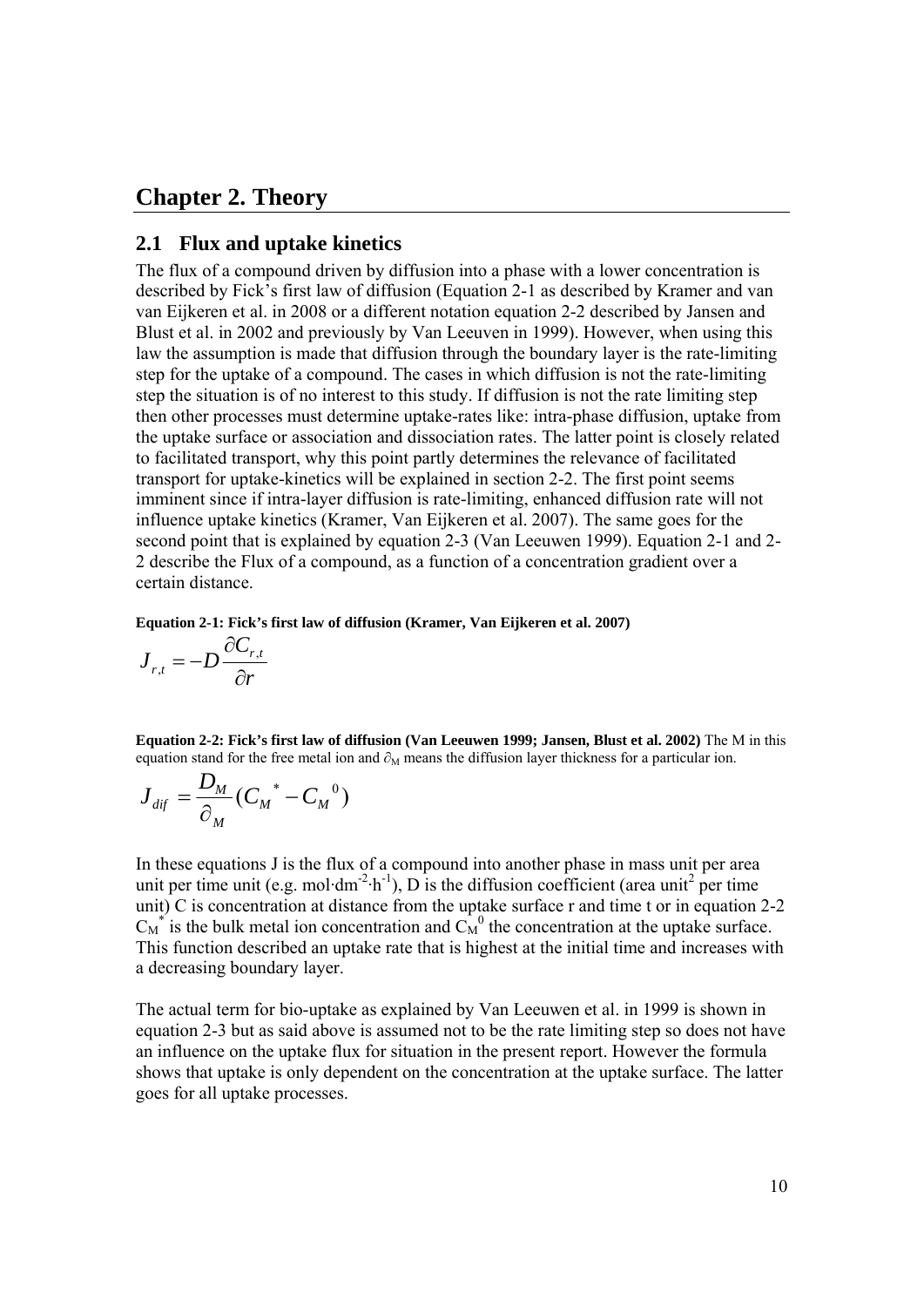**Equation 2-3: Term for bio-uptake form the uptake surface into a phase;**  $C^0$  is the concentration of an agent at the uptake surface.  $J_u^*$  is the limiting value for uptake and can be seen as a  $V_{\text{max}}$  in Michaelis Menten kinetics.

$$
J_u = J_u^* \cdot \frac{C^0}{K + C^0}
$$

If additional uptake processes take place like active uptake by ion channels or trans membrane transporter enzymes, an extra term is often added to the equation also following Michaelis Menten kinetics. (Van Leeuwen 1999; Jansen, Blust et al. 2002; Jansen, Arts et al. 2005; Kramer, Van Eijkeren et al. 2007) The essence of the flux stays the same, an amount of a substance enters a phase over a certain area over time.

#### **2.2 Facilitated transport**

Facilitated transport is a process that occurs in most organisms. It involves binding of a substance to one or more ligands in order to facilitate the transport of the substance into a different phase, for example a cell-membrane (Barta, Sideman et al. 2000; Degryse, Smolders et al. 2006; Kramer, Van Eijkeren et al. 2007). In this study the focus will be on facilitated transport as a process that enhances the flux of a substance into a particular phase in a passive way. There are studies that claim to have proof of facilitated transport, by for example Bovine serum albumin for fatty acids, to enhance active transport over cell membranes. In this case the cell membrane would have high affinity receptors for the ligand that binds the substance that is to be transported by active transporter proteins in close range (Barta, Sideman et al. 2000; Marra, Girón et al. 2002). However the latter point is of great interest to natural occurring processes for which the high affinity ligand receptor and active transporter have some connection, any influence of those systems to enhance the potency of toxic environmental agents seems unlikely. Furthermore for biochemists facilitated transport can be defined as the transport of agents by membrane channels or transporter proteins in cell membranes (Berg, Tymoczko et al. 2002; Kitamura, Maeda et al. 2008). This is however also out of the scope of this report. Therefore in this study facilitated transport will be discussed only as a process enhancing the flux of a compound into another phase and for which the driving force behind the flux is diffusion.

The definition for facilitated transport that will be used in this study is: A process that enhances the flux of a compound from one phase to the other without chemically modifying the compound and the driving force behind the flux must be diffusion. The last point is added since this report will focus on the alterations in the concentration gradient in a boundary or diffusion layer caused by an extra flux up to the uptake surface of compound bound to the ligand, and not past the uptake surface.

As a result of the definition given above facilitated transport can never alter equilibrium constants. This means that equilibrium conditions in essence remain the same. If equilibrium between phase has been set the ratio between the concentrations in all phases and the amount of compound bound to ligands should always be the same. However environmental conditions like pH, salt concentration, ligand concentrations and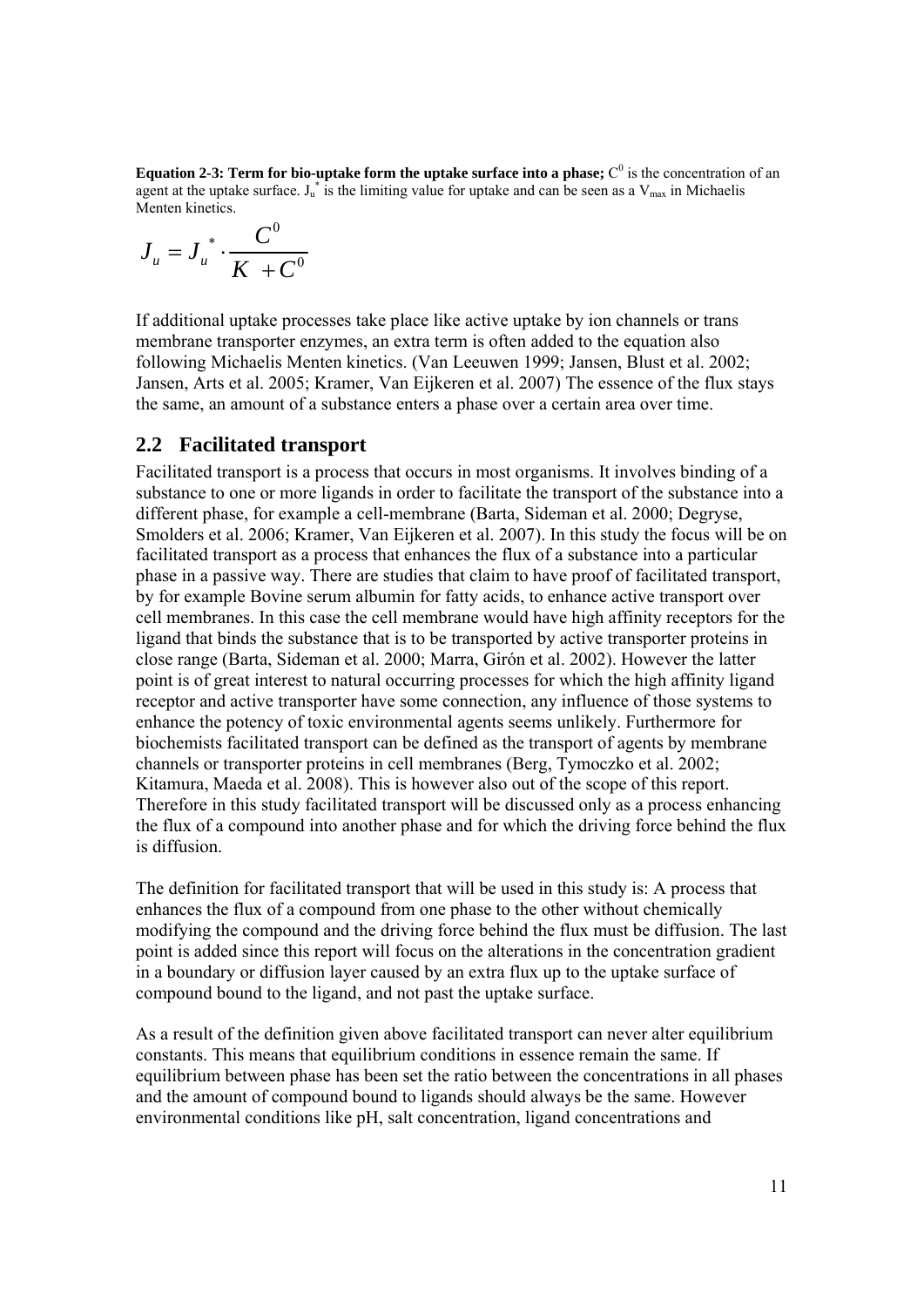temperature can alter those condition to a large extent, especially the equilibrium constants between the freely dissolve concentration of an agent and it's bound form (Marra, Girón et al. 2002).



**figure 2-1: Schematic representation of facilitated transport of metal ions by ligands. (Van Leeuwen 1999)** K stands for the partition coefficients between the free metal ions and the ion bound to the ligands in the bulk medium.  $D_{ML}$  and  $D_L$  stand for the diffusion coefficient of the bound ions and free ions respectively. The  $k_a$  and  $k_d$  are the association and dissociation rates of the metal with it's ligands.

Picture 2-1 gives a clear idea of how facilitated transport as defined in this study can influence uptake rates of compounds into another face, in this case a cell. The situation in the picture can easily be translated to other system with a different phase or a different ligand (e.g. passive samplers and proteins (Kramer, Van Eijkeren et al. 2007)).When the information from picture 2-1 is combined with equation 2-2 for the uptake of a compound into a cell the relevance of the theory becomes clear. Firstly by adding a binding matrix to the bulk medium the bulk free concentration of a compound  $(C_M)$ , as explained by equations 2-3a,b, is decreased (for explanation the example of metal ions and ligands is used (2-3a) but the same equations can be used for protein binding 2-3b).

**Equation 2-4: Bulk concentration terms A; Free ion complexation equilibrium term,**  $K_{m,l}$  **stands for** the stability constant otherwise known as the partition coefficient. **B; term for protein binding in equilibrium**;  $C_{bound}$  is the concentration of an agent bound to protein and  $K_{prot}$  the protein binding partition coefficient,  $C_{\text{prot}}$  is the bulk concentration of the protein. **A; B;** 

$$
C_M = \frac{C_{ML}}{K_{M,L} \cdot C_L}
$$
  

$$
C_{free} = \frac{C_{bound}}{K_{prot} \cdot C_{prot}}
$$

The above equilibrium condition are governed by an association and a dissociation rate of the complexes, as displayed by equation 2-5 for metal complexes.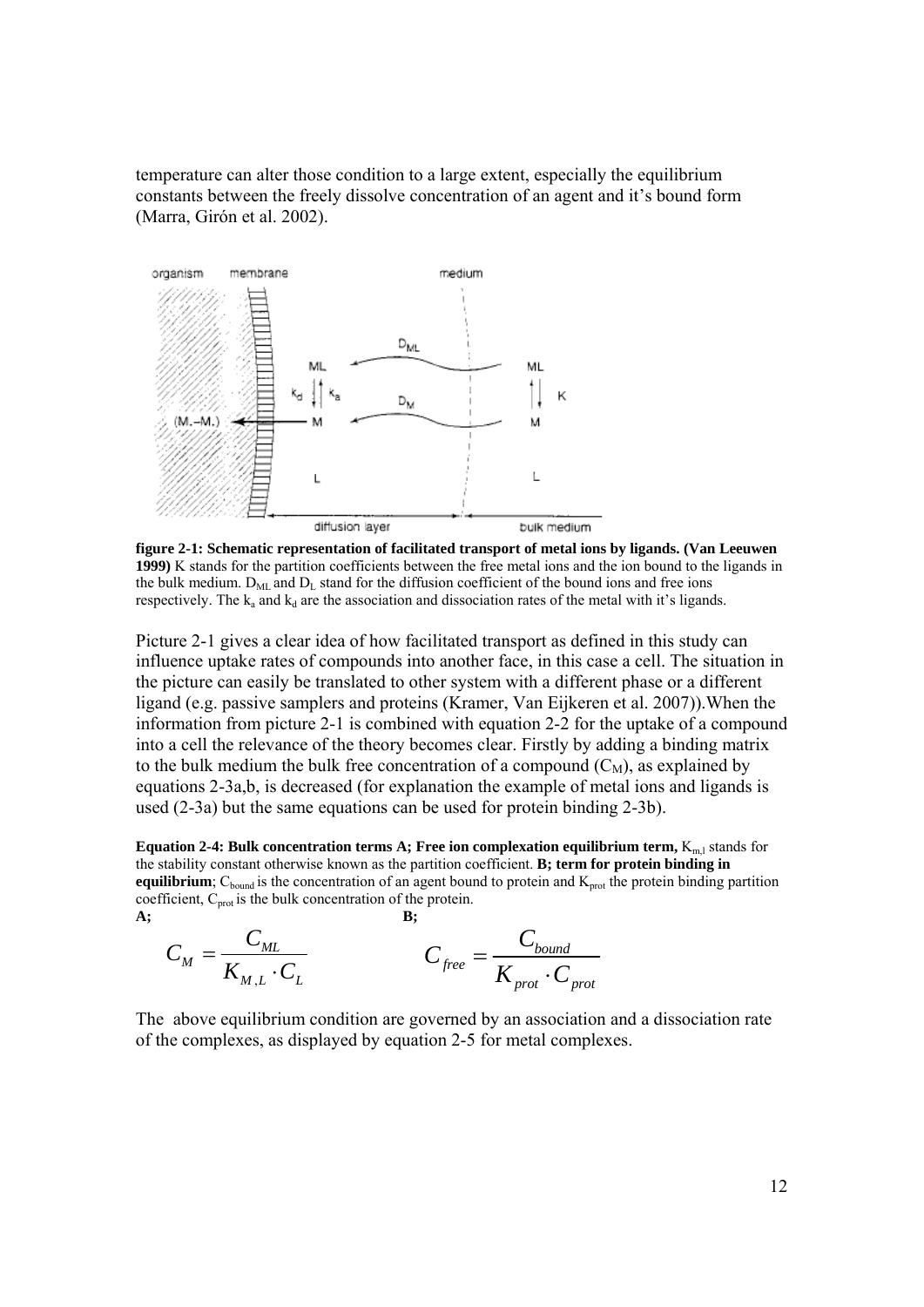**Equation 2-5: Reaction of free metal ions and it's ligands to form complexes;**  $k_a$  and  $k_d$  are the association and dissociation rate respectively.

$$
M + L \xleftarrow[k_a]{k_a} ML
$$

If in any system the above explained situation would be the only process playing a role only the bulk free concentration of any compound would be changed and therefore the concentration of the compound at the uptake surface would change accordingly. The flux of the compound into the other face would change linearly with the change in free concentration since the diffusion coefficient and diffusion layer thickness are independent of bulk free concentrations (equation 2-1). If however an experimental value for the uptake flux is measured that does not follow a linear relationship with bulk free concentrations after binding to a ligand there is reason to believe that facilitated transport plays a role, this phenomenon has been reported. (Van Leeuwen 1999; Jansen, Blust et al. 2002; Marra, Girón et al. 2002; Degryse, Smolders et al. 2006; Degryse, Smolders et al. 2006; Kramer, Van Eijkeren et al. 2007)

The most important factor determining whether any complex forming might increase the bio-uptake of a compound, apart from the rate of uptake from the uptake-surface, is the relationship between the association and dissociation rates of a complex and the rate of diffusion (Davison 1978; Jansen, Van Leeuwen et al. 1998; Van Leeuwen 1999). To explain this more clearly a new term called *the effective diffusion time* should be introduced. The effective diffusion time is defined as  $\partial r^2/D$  in which  $\partial r$  is the thickness of the diffusion layer and D is the corresponding diffusion coefficient. This leaves a term with time as unit, and can actually be seen as the time a molecule or complex takes to diffuse from the bulk medium to the uptake surface.

*The effective diffusion time* can be used to relatively quantify the speed of the diffusion process of a complex in comparison to the free compound. This point is illustrated by The Davison criterium and is extensively explained by Van Leeuwen et al. in 1999 and introduced by Davison in 1978. They show that if the criterium (equation 2-6) is met, the uptake-flux of a compound is driven by both the diffusion of the free metal ions and the complexed metal ions.

**Equation 2-6: Davison criterium (Davison 1978)** 

$$
\frac{k_d \delta}{\sqrt{k_a} \cdot \sqrt{D_M}} \gg 1
$$

The above criterium is the mathematical way of saying that facilitated transport as defined in this study only has an influence on the uptake-flux if the diffusion of the complexed agent and the dissociation of the complex at the uptake surface are faster than the diffusion of the free agent itself. It can be assumed that this criterium also goes for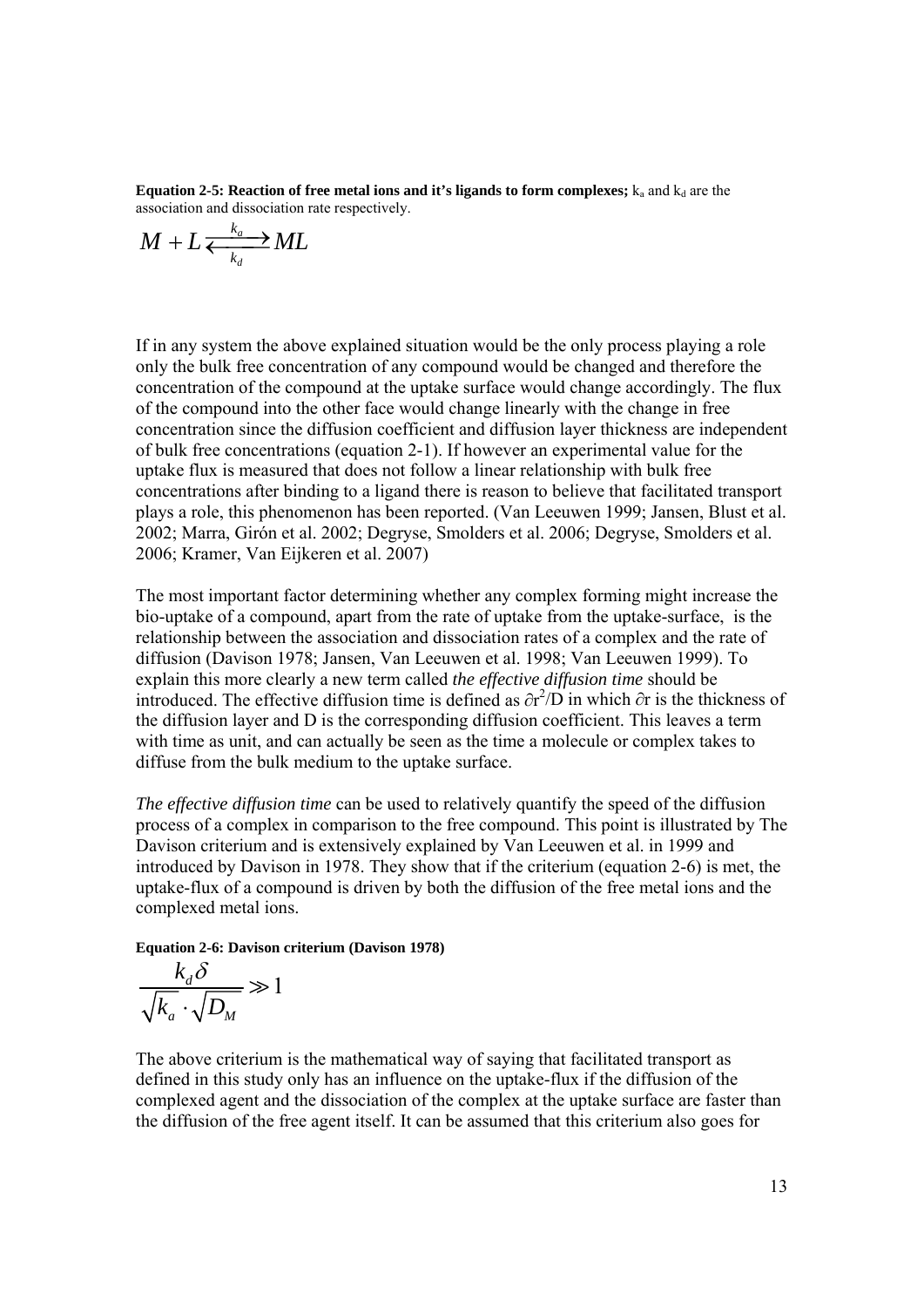compounds other than metal ions bound to proteins or other extracellular matrix carriers. Important to realise is that simply because of their larger size most complexes diffuse slower than the corresponding free agents (Van Leeuwen 1999).

### **2.3 Ligand binding** *in vitro* **and** *in vivo*

The above explained theory assumes binding of free agent to some ligand in the bulk medium. The bulk medium in this case can be anything from blood plasma and cell culture medium to surface water. Of course facilitated transport can only take place if agents are indeed bound to a large extent to ligands in those mediums. Therefore it is interesting to illustrate some environments both *in vitro* and *in vivo* in which this plays an important role for uptake kinetics.

There are many published examples of *in vivo* metal uptake that does not follow the FIAM model. It has been shown in the presence of organic ligand metal uptake in fish or other organism is higher than expected from the FIAM model. For example the uptake of zinc, copper and cadmium by fish, mollusks and plant is enhanced by dissolved organic ligands in fresh water (Jansen, Van Leeuwen et al. 1998; Jansen, Blust et al. 2002; Meylan, Behra et al. 2004; Degryse, Smolders et al. 2006; Degryse, Smolders et al. 2006; Zhang, Sun et al. 2007). *In vitro* the FIAM model normally describes uptake data for metals better (Meylan, Behra et al. 2004), since appropriate organic ligands are normally not present in cell culture medium or other *in vitro* test systems. This issue should be taken in consideration when extrapolating data from in *vitro* to *in vivo* situations.

There is some published data on enhanced uptake of chemicals due to the presence of BSA in *in vitro* test systems but this hasn't been acknowledge to a large extent yet. (Gülden, Mörchel et al. 2002; Marra, Girón et al. 2002; DelRaso, Foy et al. 2003; Foy and Frazier 2003; Kramer, Van Eijkeren et al. 2007). It is however widely known that BSA and other plasma protein have a great influence on pharma- and toxicokinetics. However the theory of these protein to enhance uptake fluxes in the same way and according to the same physical laws as metal complexes is a new hypothesis. Whether this is of great influence in fluxes from blood plasma to cells is doubtful. *In vitro* the process should definitely be taken into account.

There is also published data on enhanced uptake fluxes of cadmium in Carp in the presence of nanoparticals (Zhang, Sun et al. 2007). Whether this should be considered facilitated transport in the context of this study is discussable. However, the concept is relatively new and shows that there are still many issues concerning uptake kinetics. It also shows that when extrapolating data from *in vitro* situation the lack of millions of compounds that are present in the environment and the relative complexity of real life situations can still influence extrapolation.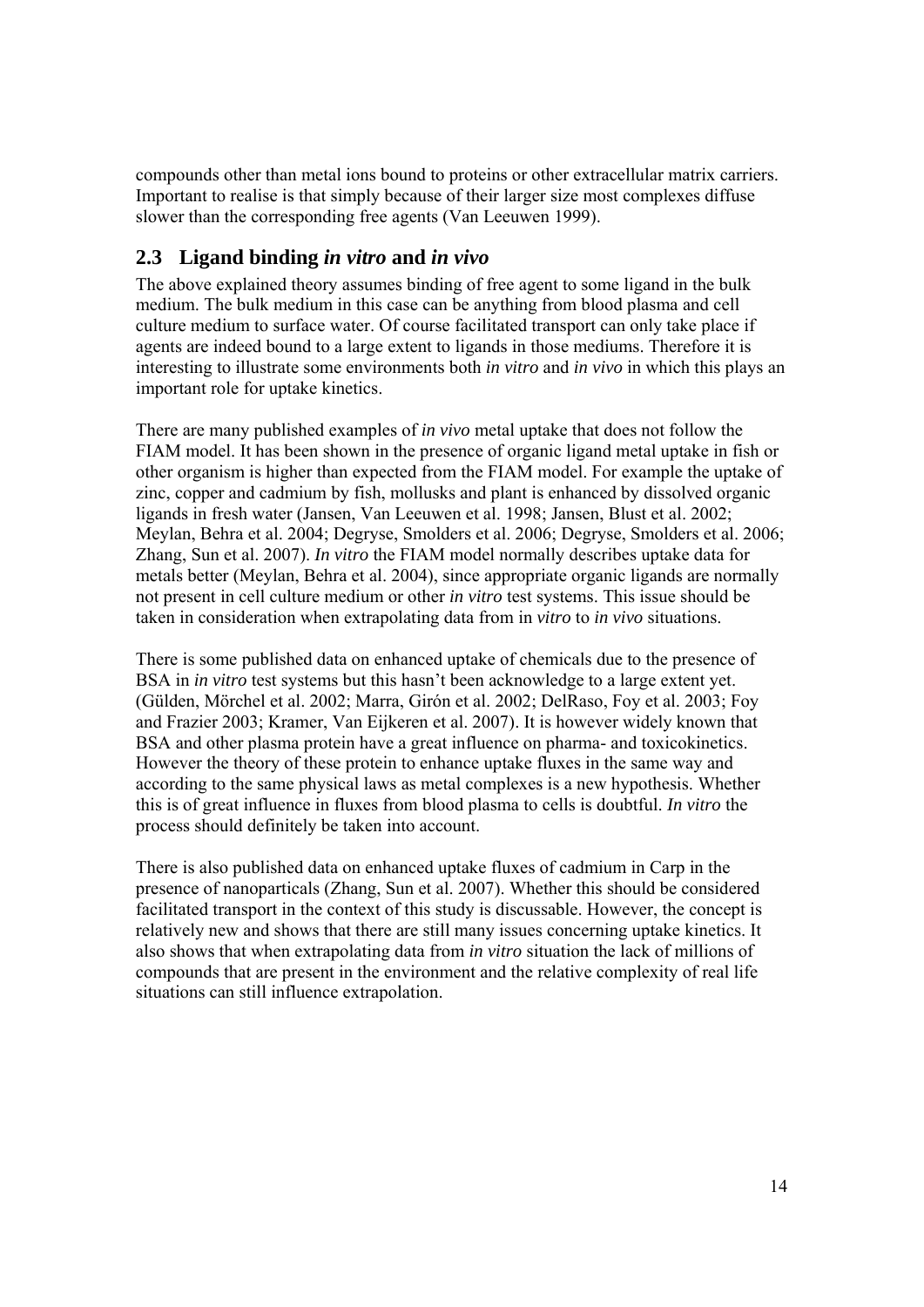## **2.4 Implications for toxic potencies of chemical agents**

From the aforementioned literature examples and theoretical background to facilitated transport, it is clear that bulk ligand concentrations can have a clear effect on uptake kinetics of agents into cells, organisms or other phases. This however is of no real interest if the enhanced uptake itself does not have any influence on pharmacological or toxicological effects. Since equilibrium conditions remain the same in principle the concentration of the agent to which cells or organisms are exposed remains the same with some exceptions.

Facilitated transport can have a great influence on kinetics in toxicological assays, especially assays in which an agent is removed from the intracellular environment by for example metabolism. Since concentrations of the agent do not reach equilibrium conditions because they are removed from the intracellular environment there is a constant flux of compound into the cell. If the uptake is the rate limiting step for metabolism the metabolism rate might be increased. This is supported by studies on metabolism. (Foy and Frazier 2003; Baker and Parton 2007; Nichols, Fitzsimmons et al. 2007) The result of this higher metabolism rate might be a higher concentration of the metabolite in the cell due to cumulative uptake rates or a higher secretion rate from the entire system due to faster metabolism. Baker and Parton in 2007 reviewed that hepatic clearance *in vivo* is often under-predicted from *in vitro* tests. Moreover the underprediction decreased with higher plasma protein levels *in vitro*.

If the metabolite is actually active this has an influence on the effect of the exposure to the agent. Also if an bio-active agent is removed from a system faster due to higher metabolism rates this may result in a lower effect since the total exposure over time is lower. It is known that the shorter exposure results in a lower effect (Reinert, Giddings et al. 2002).

In other cases an agent might be removed from the extracellular environment faster than the time to reach equilibrium between the system and the cells. As a rule the first step in development of toxicity is always a "battle" between elimination, distribution away from the target site, excretion and detoxication on one hand and absorption, distribution towards the target reabsorption and toxication on the other hand. Facilitated transport can alter the kinetics involved with distribution and absorption processes. It is accepted that plasma proteins only have a effect that lowers toxicity (by binding), by facilitated transport this effect is lower then expected or can even increase the uptake (Kwon, Rutishauser et al. 2009). In this case a higher uptake rate may result in a higher peak concentration in the cells. In this case cells are actually exposed to a higher concentration of an agent. Depending on the toxicologic mechanism it can have a great influence on the actual effect. It is also possible that some agent might reach an effective concentration faster, in other words toxic compound or drugs might start working faster if the uptake rate in the cells in higher.

The last point is a point only applicable to *in vitro* assays. If cells are normally exposed to an agent at a certain dose it normally takes a certain amount of time for the cells to reach equilibrium with the medium. In figure 2-2 a representation of the intracellular concentration of spiked cells in an *in vitro* assay is displayed. For many toxicants the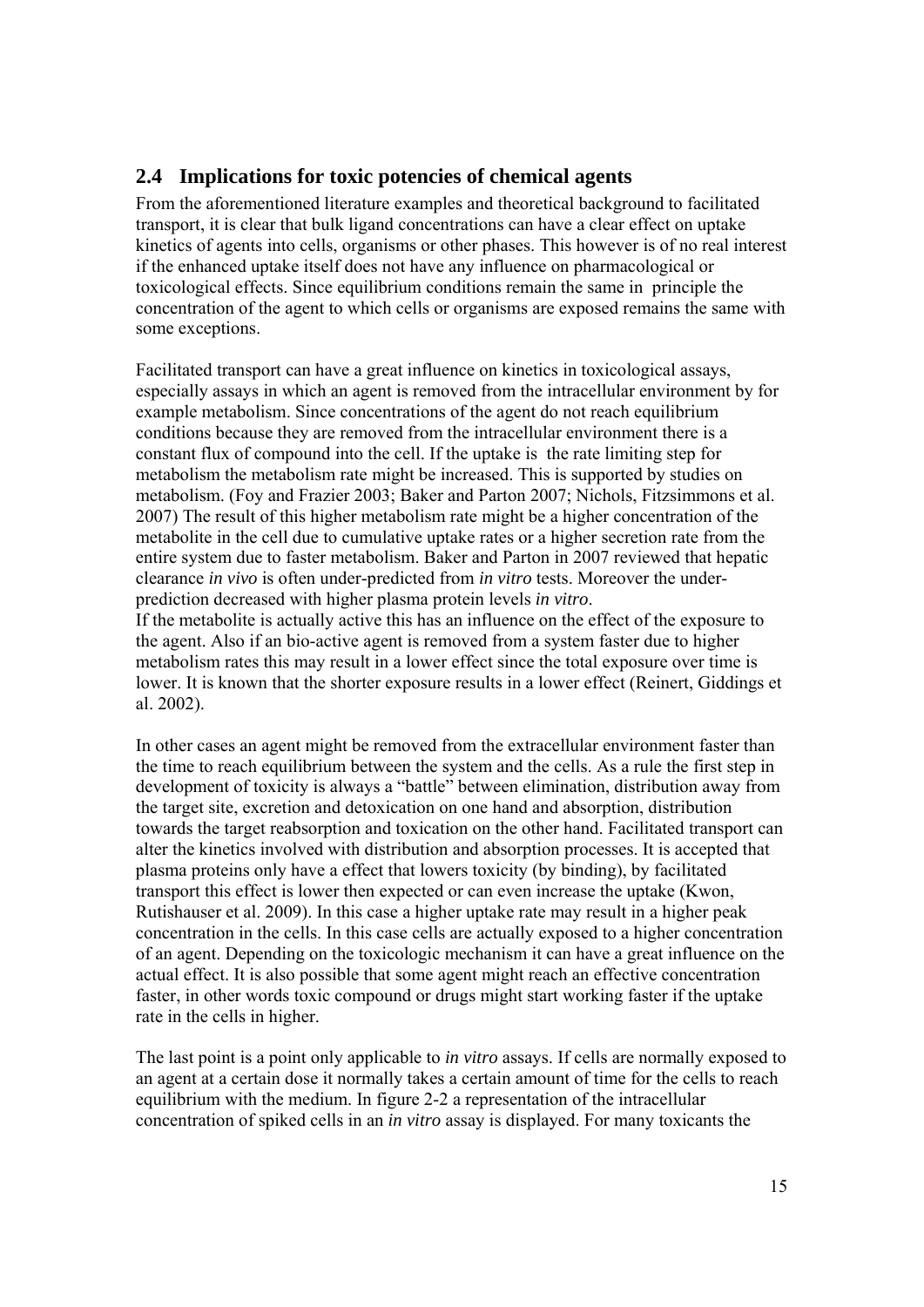toxic effect is determined by the dose and the time to which cells are exposed to this dose. If equilibrium is reached faster the actual dose will be the same but the time in which cells are exposed to this dose will be reached faster. Because of this effect the Area under curve (AUC) will be larger when uptake fluxes are increased, therefore the toxic effect will be larger.



Cellular concentrations over time with different uptake rates.

**figure 2-2: Example of concentration over time in a cell assay;** The dotted line describes the concentration in a cell over 48 hours after exposing the cell to medium with a certain concentration of an agent. The darker area is the increased amount of agent to which the cell is exposed when the uptake rate is higher due to for example facilitated transport.

# **Conclusion**

The question raised in the introduction of this report name: "When and to what extent can facilitated transport influence data on in vitro experiments and in what way are those influences relevant to in vivo toxicology?" can be partly answered now. The parts of the question to which no answers have been found give opportunities for further studies.

First of all it has been made clear that facilitated transport as defined in this study (section 2-1) has an influence on uptake kinetics and that the known laws for metal complexes can most likely be extrapolated to other ligand binding processes. The experimental data as well as logical reason make it very likely that psychical laws like the Davison criterium also go for plasma protein binding and other ligands leading to facilitated transport. This directly leaves important options for further studies in kinetics modelling. It would be usefull to obtain data on how psychical properties of compounds and possible ligands can be used to model diffusion constant and dissociation and association rates as well as diffusion layer thickness. In the same way as those properties are now used in QSAR modelling. In this way given psychical properties of a compound and ligands it might assessed whether the Davison critetium is met. Moreover the psychical properties of the compound and it's ligands might indicate whether facilitated transport might add to uptake fluxes.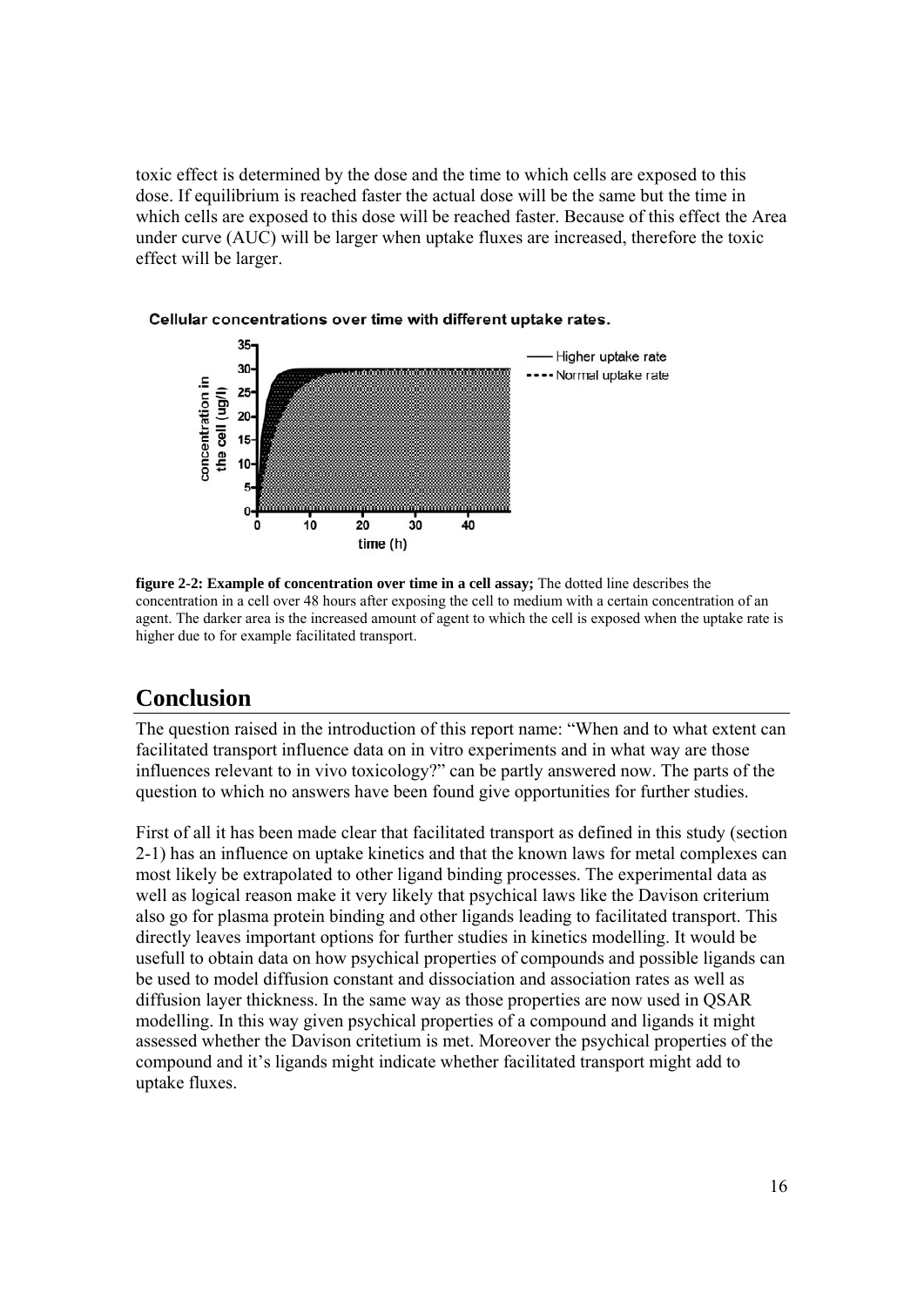The second point is the binding of agents to certain ligands. As yet there are already many studies and publications available on the binding of toxicant to ligands. Mostly the rationale for those studies is and was the assessment of free compound concentrations. Models like the FIAM model and other describing dose-response relationships correlated with free in stead of nominal concentrations are results of those studies. The data of those studies is available and the data might better be described using models that take facilitated transport in account. The information obtained from other studies might therefore be used to assess the influence of facilitated transport to a larger extent. In the future it might be worthwhile to study already published data and expand already existing models with models describing facilitated transport. Data from those studies is valuable in two ways. Firstly the actual data might actually lead to better predicting and higher correlation thereby improving the models. Secondly in large studies taken together can give a good idea about systems and substances for which facilitated transport might play an important role, thereby a model describing facilitated transport might be improved.

Finally the process that is described by any model and is possibly influenced by facilitated transport should describe data and processes that are actually influenced by facilitated transport. For example simple acute toxicity tests on cells will hardly be influenced by facilitated transport since the dose response relationship in those test is not influenced. Facilitated transport only has influence on data that describe or are indirectly describing uptake kinetics. This point is explained in section 2.4, if an agent is removed from the target phase or from the donor phase and equilibrium is not normally reached between to phases, facilitated transport can increase total fluxes, leading to higher concentrations in target phases or higher metabolism rates. In this case the facilitated transport should be modelled and for extrapolation the ligand should be included or removed from *in vitro* assays when possible. Issues with constant dosing assays might be explained to some extent since facilitated transport increases equilibrium rates between two phases thereby makes the dose "more"constant.

It can be concluded that for facilitated transport to be influential certain criteria should be met.

- An agent has to bind to ligands present in bulk mediums.
- For those agents and ligands the Davison criterium should be met.
- The *in vivo* processes to which *in vitro* data apply should be influenced by facilitated transport. The ligands should be absent or prevalent at different concentration in corresponding experiments, or the entire system should add kinetic factor to either the *in vitro* or *in vivo* situation that are normally absent.

If all the above criteria are met it is likely that models in which facilitated transport in included describe actual *in vivo* data better then traditional models.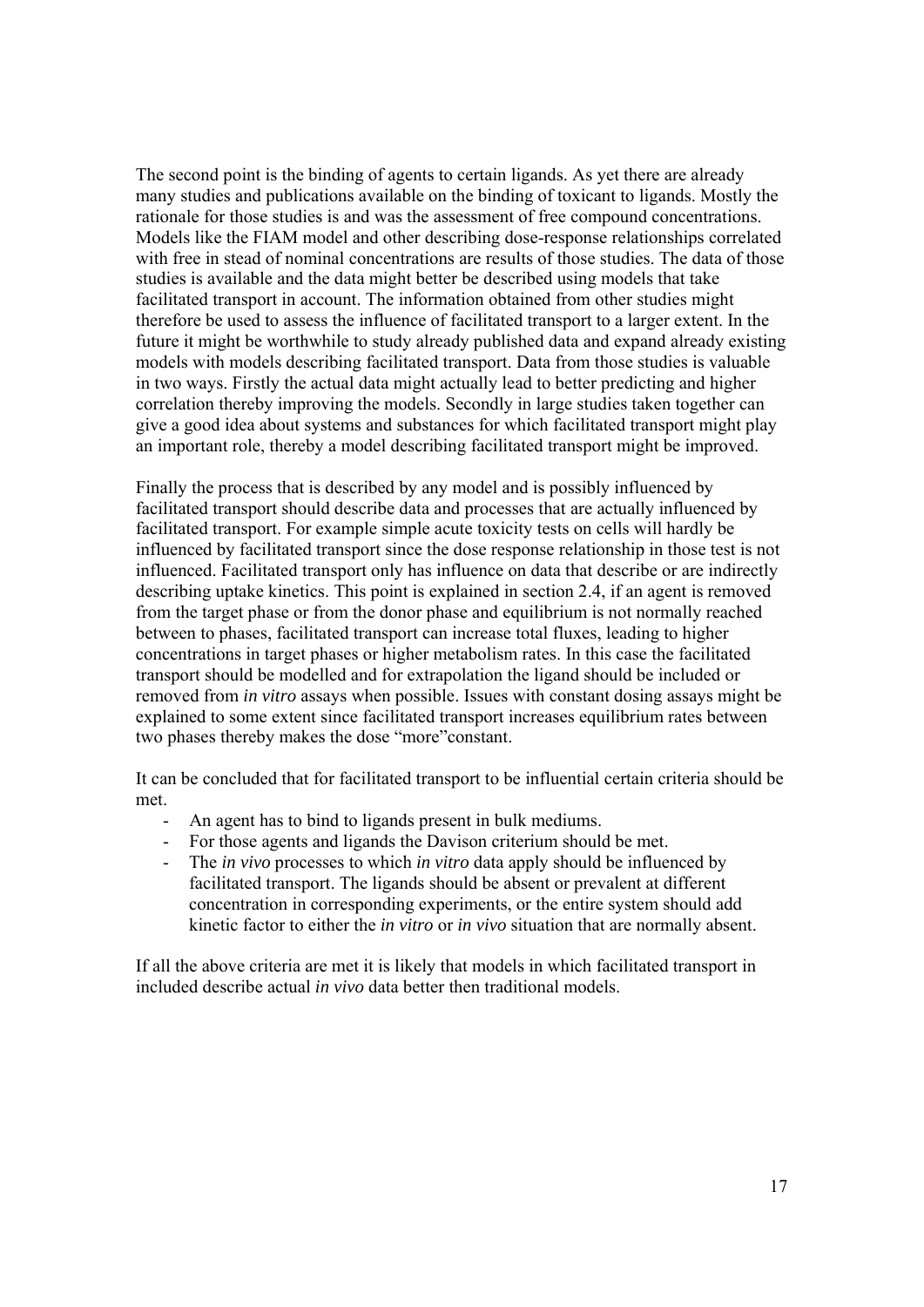## **References**

Ackerman, F. and R. Massey (2004). "The True Costs of REACH." TemaNord(**557**).

Andersen, M. E. and D. Krewski (2009). "Toxicity testing in the 21st century: Bringing the vision to life." Toxicological Sciences **107**(2): 324-330.

Baker, M. and T. Parton (2007). "Kinetic determinants of hepatic clearance: Plasma protein binding and hepatic uptake." Xenobiotica **37**(10-11): 1110-1134.

Barta, E., S. Sideman, et al. (2000). "Facilitated Diffusion and Membrane Permeation of Fatty Acid in Albumin Solutions." Annals of Biomedical Engineering **28**(3): 331-345.

Berg, J. M., J. L. Tymoczko, et al. (2002). Biochemistry. New York, W.H. Freeman and company.

Blaauboer, B. J. and M. E. Andersen (2007). "The need for a new toxicity testing and risk analysis paradigm to implement REACH or any other large scale testing initiative [2]." Archives of Toxicology **81**(5): 385.

Bopp, S. K., N. C. Bols, et al. (2006). "Development of a solvent-free, solid-phase in vitro bioassay using vertebrate cells." Environmental Toxicology and Chemistry **25**(5): 1390.

Clemedson, C., A. Kolman, et al. (2007). "The integrated acute systemic toxicity project (ACuteTox) for the optimisation and validation of alternative in vitro tests." ATLA Alternatives to Laboratory Animals **35**(1): 33.

Davison, W. (1978). "Defining the electroanalytically measured species in a natural water sample." Journal of Electroanalytical Chemistry **87**(3): 395-404.

Degryse, F., E. Smolders, et al. (2006). "Labile Cd complexes increase Cd availability to plants." Environmental Science and Technology **40**(3): 830-836.

Degryse, F., E. Smolders, et al. (2006). "Metal complexes increase uptake of Zn and Cu by plants: Implications for uptake and deficiency studies in chelator-buffered solutions." Plant and Soil **289**(1-2): 171-185.

DelRaso, N. J., B. D. Foy, et al. (2003). "Cadmium uptake kinetics in rat hepatocytes: Correction for albumin binding." Toxicological Sciences **72**(1): 19-30.

Devlin, R. B., M. L. Frampton, et al. (2005). "In vitro studies: What is their role in toxicology?" Experimental and Toxicologic Pathology **57**(Supplement 1): 183-188.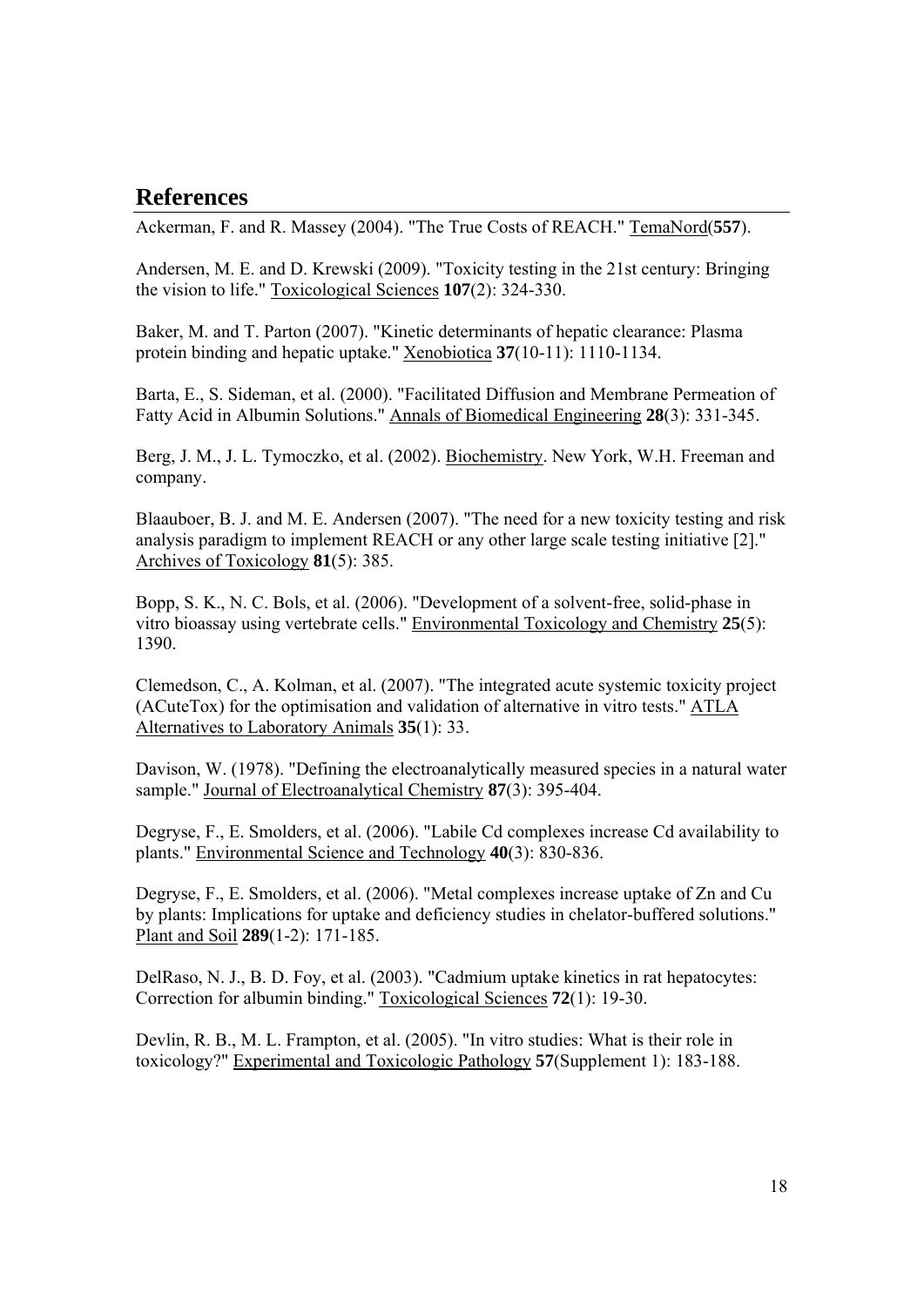Ekwall, B., F. A. Barile, et al. (1998). "MEIC Evaluation of Acute Systemic Toxicity: Part VI. The Prediction of Human Toxicity by Rodent LD50 Values and Results from 61 In Vitro Methods." ATLA Alternatives to Laboratory Animals **26 SUPPL. 2**: 617.

Foy, B. D. and J. M. Frazier (2003). "Incorporation of protein-binding kinetics and carrier-mediated membrane transport into a model of chemical kinetics in the isolated perfused rat liver." Toxicology Mechanisms and Methods **13**(1): 53-75.

Grime, K. and R. J. Riley (2006). "The impact of in vitro binding on in vitro - In vivo extrapolations, projections of metabolic clearance and clinical drug-drug interactions." Current Drug Metabolism **7**(3): 251-264.

Gülden, M., P. Dierickx, et al. (2006). "Validation of a prediction model for estimating serum concentrations of chemicals which are equivalent to toxic concentrations in vitro." Toxicology in Vitro **20**(7): 1114-1124.

Gülden, M., S. Mörchel, et al. (2002). "Impact of protein binding on the availability and cytotoxic potency of organochlorine pesticides and chlorophenols in vitro." Toxicology **175**(1-3): 201-213.

Gülden, M. and H. Seibert (2005). "Impact of bioavailability on the correlation between in vitro cytotoxic and in vivo acute fish toxic concentrations of chemicals." Aquatic Toxicology **72**(4): 327-337.

Jansen, G. H. E., I. C. W. Arts, et al. (2005). "Uptake and metabolism of enterolactone and enterodiol by human colon epithelial cells." Archives of Biochemistry and Biophysics **435**(1): 74-82.

Jansen, R. A. G., H. P. Van Leeuwen, et al. (1998). "Speciation and lability of zinc(II) in river waters." Environmental Science and Technology **32**(24): 3882-3886.

Jansen, S., R. Blust, et al. (2002). "Metal speciation dynamics and bioavailability: Zn(II) and Cd(II) uptake by mussel (Mytilus edulis) and carp (Cyprinus carpio)." Environmental Science and Technology **36**(10): 2164-2170.

Kitamura, S., K. Maeda, et al. (2008). "Recent progresses in the experimental methods and evaluation strategies of transporter functions for the prediction of the pharmacokinetics in humans." Naunyn-Schmiedeberg's Archives of Pharmacology **377**(4-6): 617-628.

Kramer, N. I., J. C. H. Van Eijkeren, et al. (2007). "Influence of albumin on sorption kinetics in solid-phase microextraction: Consequences for chemical analyses and uptake processes." Analytical Chemistry **79**(18): 6941.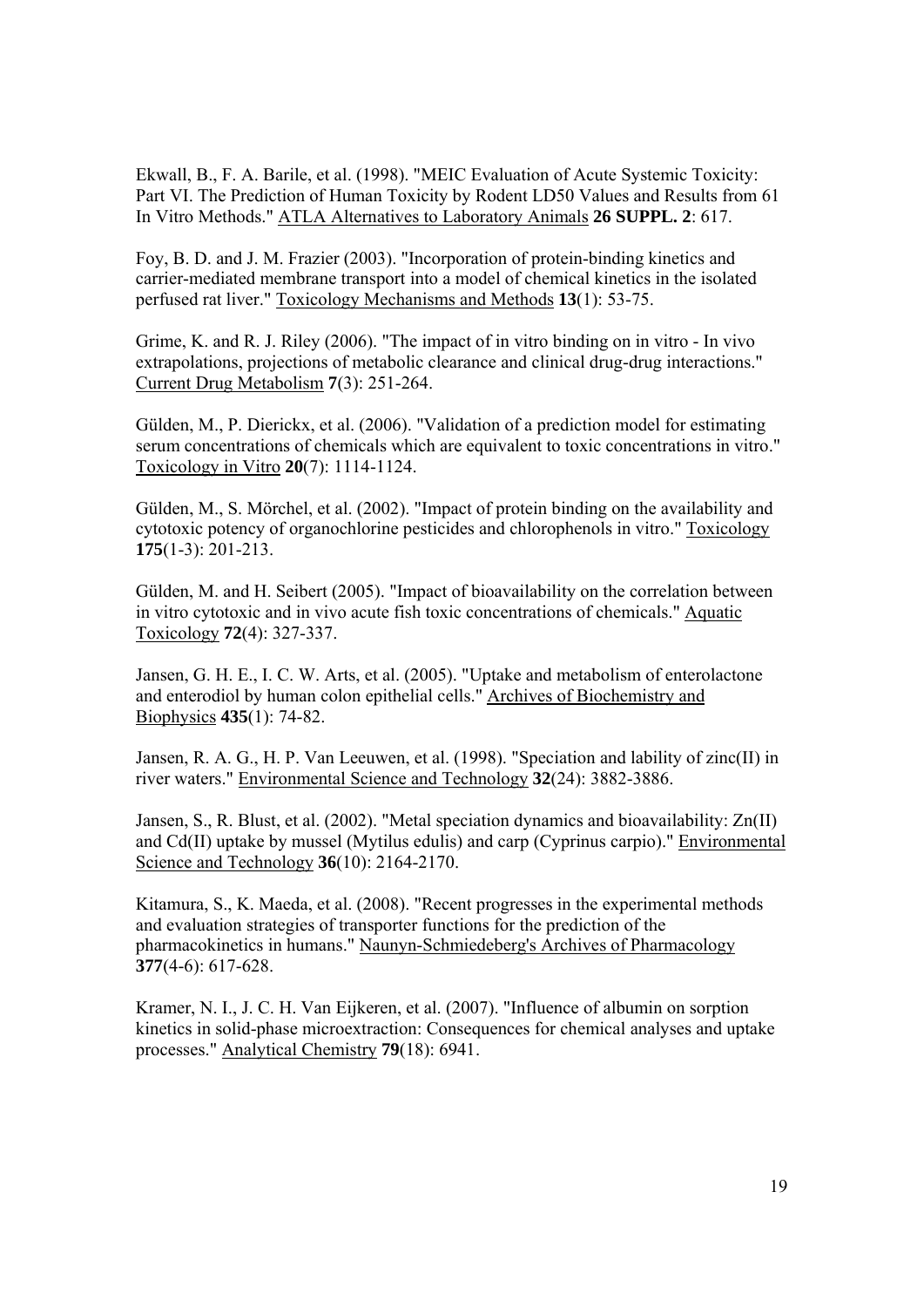Kwon, J.-H., S. Rutishauser, et al. (2009). "Effects of bioavailability of hydrophobic chemicals on an in vitro metabolism assay using rat liver S9 fraction." Environmental Science and Technology(Submitted (16-03-2009)).

Marra, C. A., M. D. Girón, et al. (2002). "Evidence in favor of a facilitated transport system for FA uptake in cultured L6 cells." Lipids **37**(3): 273-283.

Meylan, S., R. Behra, et al. (2004). "Influence of metal speciation in natural freshwater on bioaccumulation of copper and zinc in periphyton: A microcosm study." Environmental Science and Technology **38**(11): 3104-3111.

National Research Council, t. (2007). Toxicity testing in the 21st century a vision a strategy. T. n. academies. Washington D.C., The national academies press**:** 196.

Nichols, J. W., P. N. Fitzsimmons, et al. (2007). "In vitro-in vivo extrapolation of quantitative hepatic biotransformation data for fish. II. Modeled effects on chemical bioaccumulation." Environmental Toxicology and Chemistry **26**(6): 1304-1319.

Pelkonen, O., J. Kapitulnik, et al. (2008). "Local kinetics and dynamics of xenobiotics." Critical Reviews in Toxicology **38**(8): 697-720.

Pelkonen, O. and M. Turpeinen (2007). "In vitro-in vivo extrapolation of hepatic clearance: Biological tools, scaling factors, model assumptions and correct concentrations." Xenobiotica **37**(10-11): 1066-1089.

Reinert, K. H., J. M. Giddings, et al. (2002). "Effects analysis of time-varying or repeated exposures in aquatic ecological risk assessment of agrochemicals." Environmental Toxicology and Chemistry **21**(9): 1977-1992.

Rodgers, S. L., A. M. Davis, et al. (2007). "QSAR modeling using automatically updating correction libraries: Application to a human plasma protein binding model." Journal of Chemical Information and Modeling **47**(6): 2401-2407.

Schirmer, K. (2006). "Proposal to improve vertebrate cell cultures to establish them as substitutes for the regulatory testing of chemicals and effluents using fish." Toxicology **224**(3): 163.

Sogorb, M. A., C. Alvarez-Escalante, et al. (2007). "An in vitro approach for demonstrating the critical role of serum albumin in the detoxication of the carbamate carbaryl at in vivo toxicologically relevant concentrations." Archives of Toxicology **81**(2): 113-119.

Van de Waterbeemd, H. (2005). "From in vivo to in vitro/in silico ADME: progress and challenges." Expert opinion on drug metabolism & toxicology. **1**(1): 1-4.